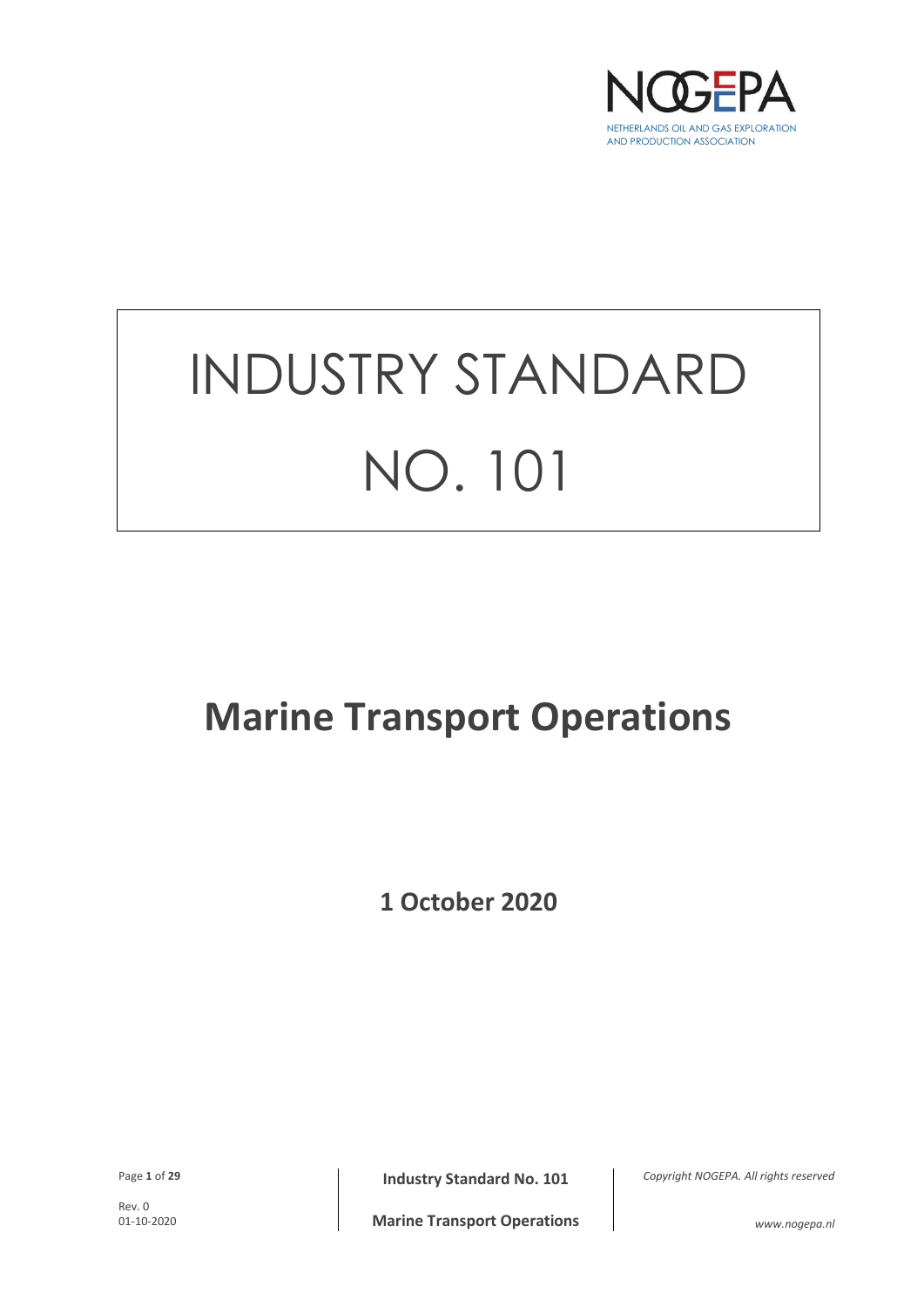

# **Index**

| 1              |  |    |
|----------------|--|----|
| 2              |  |    |
| 3              |  |    |
| 3.1            |  |    |
| 3.2            |  |    |
| $\overline{4}$ |  |    |
| 4.1            |  |    |
| 4.2            |  |    |
| 4.3            |  |    |
| 5              |  |    |
| 6              |  |    |
| 6.1            |  |    |
| 7              |  |    |
| 7.1            |  |    |
| 7.2            |  |    |
| 7.3            |  | 20 |
| 7.4            |  |    |
| 7.5            |  | 20 |
| 7.6            |  | 20 |
| 7.7            |  |    |
| 7.8            |  | 21 |
| 7.9            |  | 21 |
| 7.10           |  | 21 |

Page 2 of 29 **Industry Standard No. 101**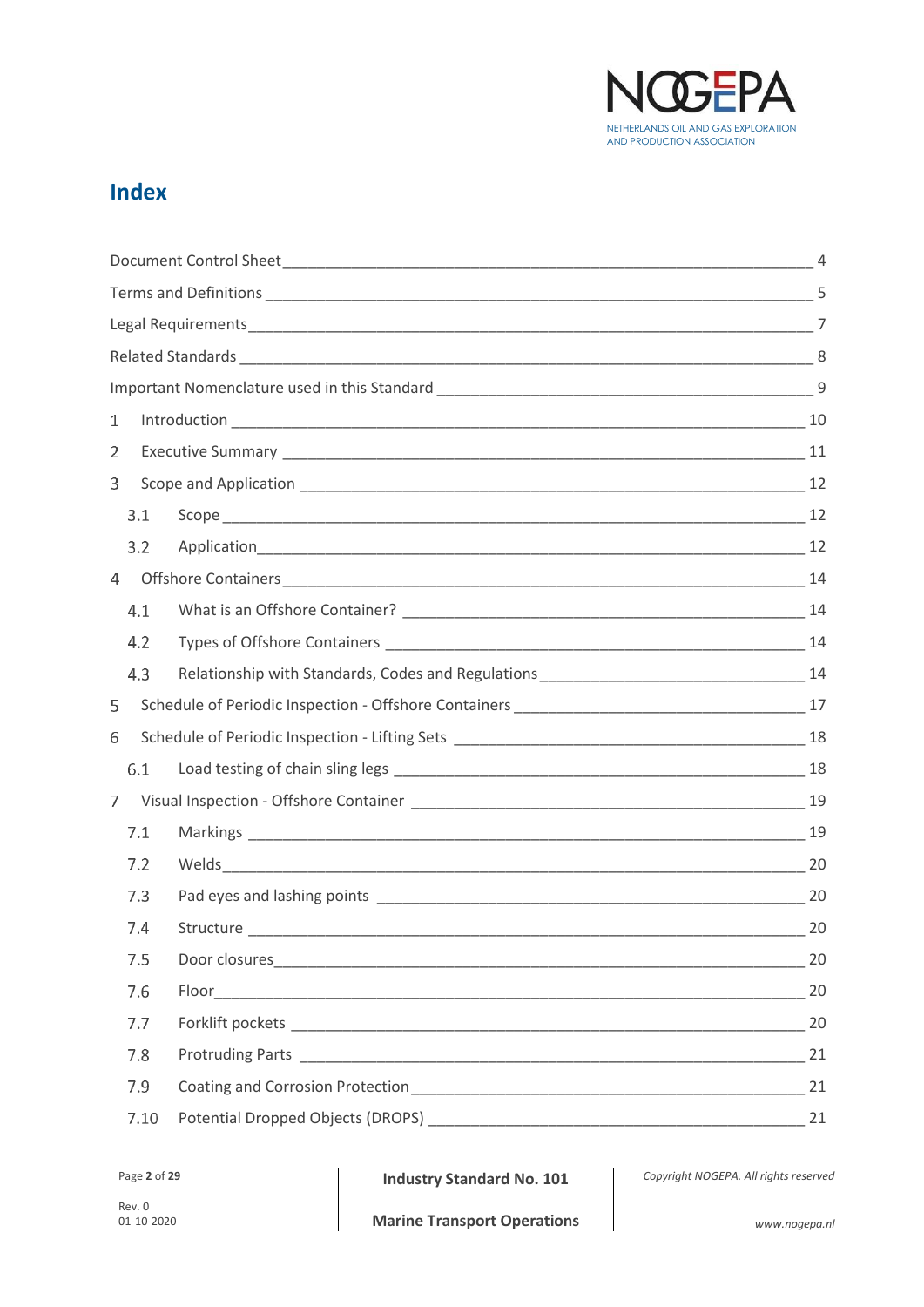

| 8         |                                                                                      |    |
|-----------|--------------------------------------------------------------------------------------|----|
| 8.1       |                                                                                      |    |
| 8.2       |                                                                                      |    |
| 9         |                                                                                      |    |
| 9.1       |                                                                                      |    |
| 9.2       |                                                                                      |    |
| 9.3       |                                                                                      |    |
| 9.4       |                                                                                      |    |
| 9.5       |                                                                                      |    |
| 10        |                                                                                      |    |
| 10.1      |                                                                                      |    |
| 10.2      |                                                                                      |    |
| 11        |                                                                                      |    |
| 11.1      |                                                                                      |    |
| 12        |                                                                                      |    |
| 12.1      |                                                                                      |    |
| 12.2      |                                                                                      |    |
| Annex I   | NOGEPA Marine Transport Operations Guidelines and Instructions 2020______________ 29 |    |
| Annex II  |                                                                                      | 29 |
| Annex III |                                                                                      | 29 |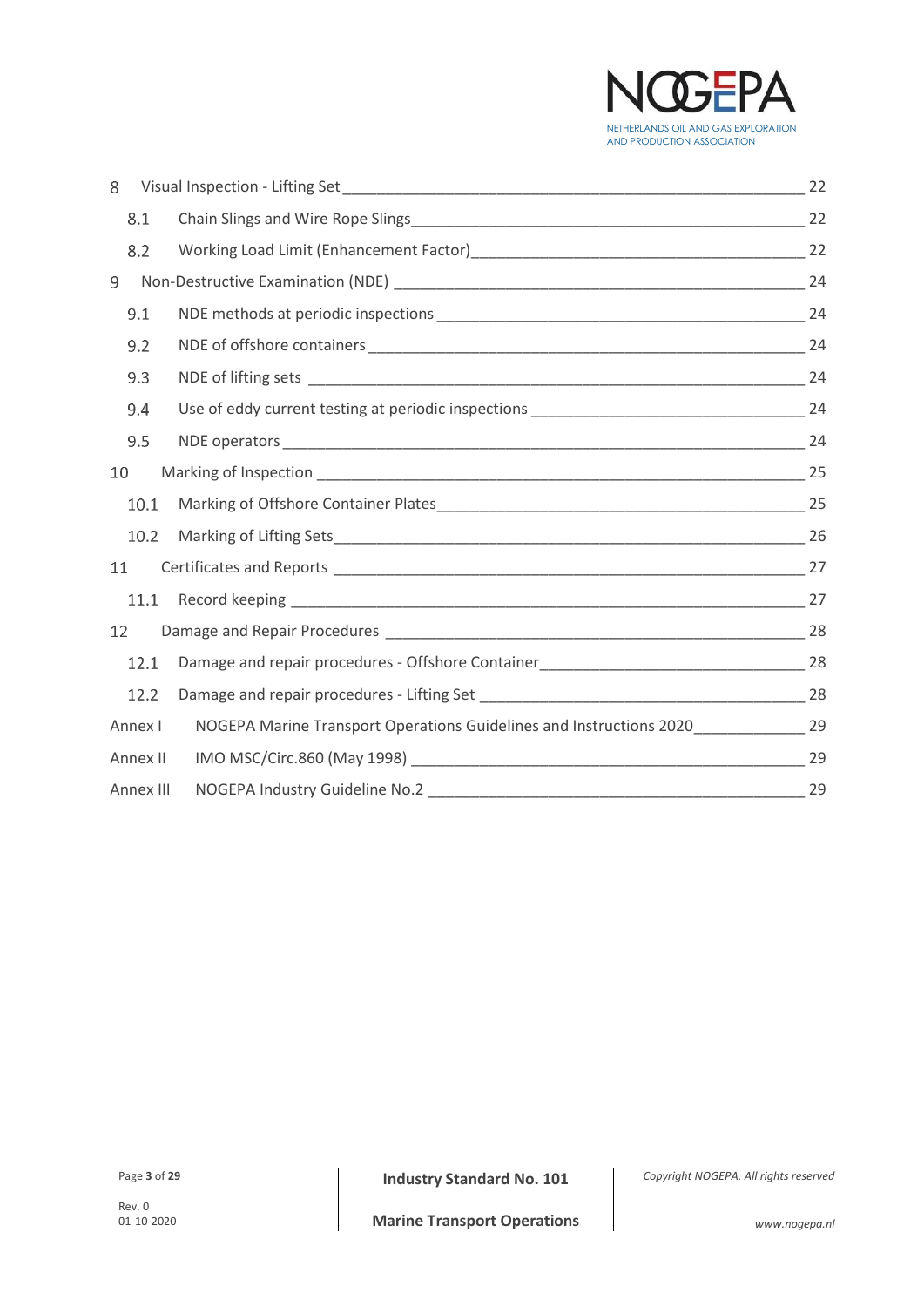

# <span id="page-3-0"></span>**Document Control Sheet**

| <b>Control Sheet</b>   |                                        |  |  |
|------------------------|----------------------------------------|--|--|
| Responsible Committee  | <b>OPCOM</b>                           |  |  |
| Title Document (UK)    | <b>Marine Transport Operations</b>     |  |  |
| Type Document (UK)     | <b>Industry Standard</b>               |  |  |
| Control Number:        | 101                                    |  |  |
| <b>Control Status:</b> | Controlled / Uncontrolled when printed |  |  |
| <b>Issue Status</b>    | [draft]                                |  |  |

| Document update timeframe | نا -             |                  |
|---------------------------|------------------|------------------|
| $C1 - 12$ Months          | $C2 - 24$ Months | $C3 - 36$ Months |

| <b>Endorsed by</b>           |       |                 |  |  |
|------------------------------|-------|-----------------|--|--|
| Health, Safety & Environment | Name  | E. Dorenbos     |  |  |
| Committee                    | Date: | 17-09-2020      |  |  |
|                              | Name  | S. Tates        |  |  |
| Legal Committee              | Date: | 17-09-2020      |  |  |
|                              | Name  | <b>B.</b> Smits |  |  |
| <b>Operations Committee</b>  | Date: | 17-09-2020      |  |  |
| <b>Approved by</b>           |       |                 |  |  |
| <b>Executive Committee</b>   | Name  | R. Frimpong     |  |  |
|                              | Date: | 1-10-2020       |  |  |

| <b>Revision History</b> |            |                                                                                                                        |                                                      |                                                      |             |
|-------------------------|------------|------------------------------------------------------------------------------------------------------------------------|------------------------------------------------------|------------------------------------------------------|-------------|
| Rev                     | Date       | Description                                                                                                            | Author                                               | Reviewed                                             | Approved    |
| $\Omega$                | 01-10-2020 | Merge & update of NOGEPA<br>Guideline 2 'Offshore<br>Containers' and 'General<br>Transport Terms' into one<br>Standard | D. Bakkum/<br>M. Leupen/<br>M.Oppentocht<br>B. Harms | <b>SNS</b><br>Stuurgroep/<br>HSECOM/<br><b>OPCOM</b> | R. Frimpong |

This document will be controlled in accordance with the NOGEPA Industry Standard No. 80 on Standards and Document Control.

Page **<sup>4</sup>** of **<sup>29</sup> Industry Standard No. 101**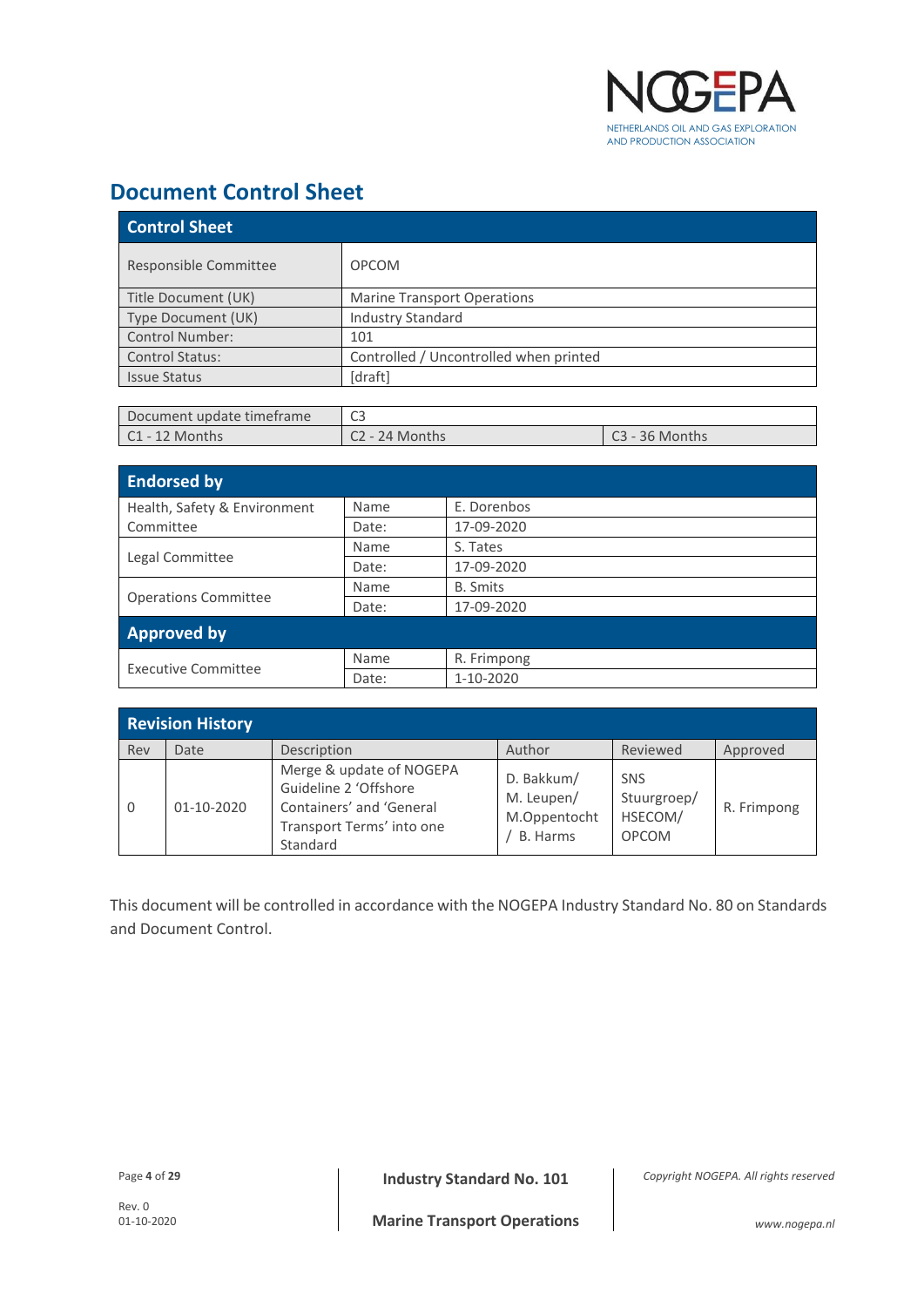

# <span id="page-4-0"></span>**Terms and Definitions**

| <b>AEO</b>            | Authorised Economic Operator, trusted partner of the European Customs.                                                                                                                                                                        |  |
|-----------------------|-----------------------------------------------------------------------------------------------------------------------------------------------------------------------------------------------------------------------------------------------|--|
| <b>ASNT SNT-TC-1A</b> | American Society for Nondestructive Testing. Recommended Practice No. SNT-<br>TC-1A, Personnel Qualification and Certification in Nondestructive Testing.                                                                                     |  |
| <b>BOP</b>            | Blow Out Preventor.                                                                                                                                                                                                                           |  |
| BS                    | British Standard.                                                                                                                                                                                                                             |  |
| <b>CCU</b>            | Cargo Carrying Unit (offshore container).                                                                                                                                                                                                     |  |
| <b>CE</b>             | The CE marking is the manufacturer's declaration that the product meets EU<br>standards for health, safety, and environmental protection.                                                                                                     |  |
| <b>CoC</b>            | Certificate of Conformity is granted to a product that meets a minimum set of<br>regulatory, technical and safety requirements.                                                                                                               |  |
| <b>CSC Container</b>  | Container in compliance with Convention for Safe Containers (IMO).                                                                                                                                                                            |  |
| <b>DNV-GL</b>         | Det Norske Veritas group (DNV and GL merged in 2013).                                                                                                                                                                                         |  |
| <b>DROPS</b>          | Dropped Objects Prevention Scheme.                                                                                                                                                                                                            |  |
|                       | https://www.dropsonline.org/resources-and-guidance/                                                                                                                                                                                           |  |
| <b>EN</b>             | European Standard (French: Norme, German: Norm). European EN standard is<br>valid for all European Member States.                                                                                                                             |  |
|                       | For the Dutch market this means that the European Standards carry the codes:<br>NEN-EN. For Germany, the code is: DIN-EN. For UK, the code is: BS-EN. Etc.                                                                                    |  |
| <b>EN-ISO</b>         | When an ISO is adopted by the European Union, it becomes an EN-ISO.                                                                                                                                                                           |  |
|                       | These are identified by the code: NEN-EN-ISO or DIN-EN-ISO or BS-EN-ISO, etc.                                                                                                                                                                 |  |
| <b>EKH</b>            | Erkende Keurbedrijven Hijs- en Hefmiddelen (recognised organisations for<br>examination of hoisting and lifting equipment).                                                                                                                   |  |
| ET.                   | Eddy current Testing is an NDE method.                                                                                                                                                                                                        |  |
| <b>HAZ</b>            | Heat Affected Zone. The HAZ is the area between the weld (or fusion zone) and<br>the base (or parent) material.                                                                                                                               |  |
| <b>IBC</b>            | Intermediate Bulk Container.                                                                                                                                                                                                                  |  |
| <b>ILT</b>            | The Human Environment and Transport Inspectorate (Inspectie Leefomgeving<br>en Transport, ILT) is the supervising authority of the Ministry of Infrastructure<br>and Water Management.                                                        |  |
| <b>ISO</b>            | An international standard has been developed internationally by ISO. These<br>implementation requirements for global standards do not apply to other<br>countries.<br>Documents that are accepted by The Netherlands gain the coding NEN-ISO. |  |
| <b>JSA</b>            | Job Safety Analysis.                                                                                                                                                                                                                          |  |
| <b>LMA</b>            | Landelijk Meldpunt Afval (National Reporting Point for Waste).                                                                                                                                                                                |  |
| <b>MGW</b>            | Maximum Gross Weight.                                                                                                                                                                                                                         |  |
| <b>MSDS</b>           | Material Safety Data Sheet.                                                                                                                                                                                                                   |  |

Page 5 of 29 **Industry Standard No. 101**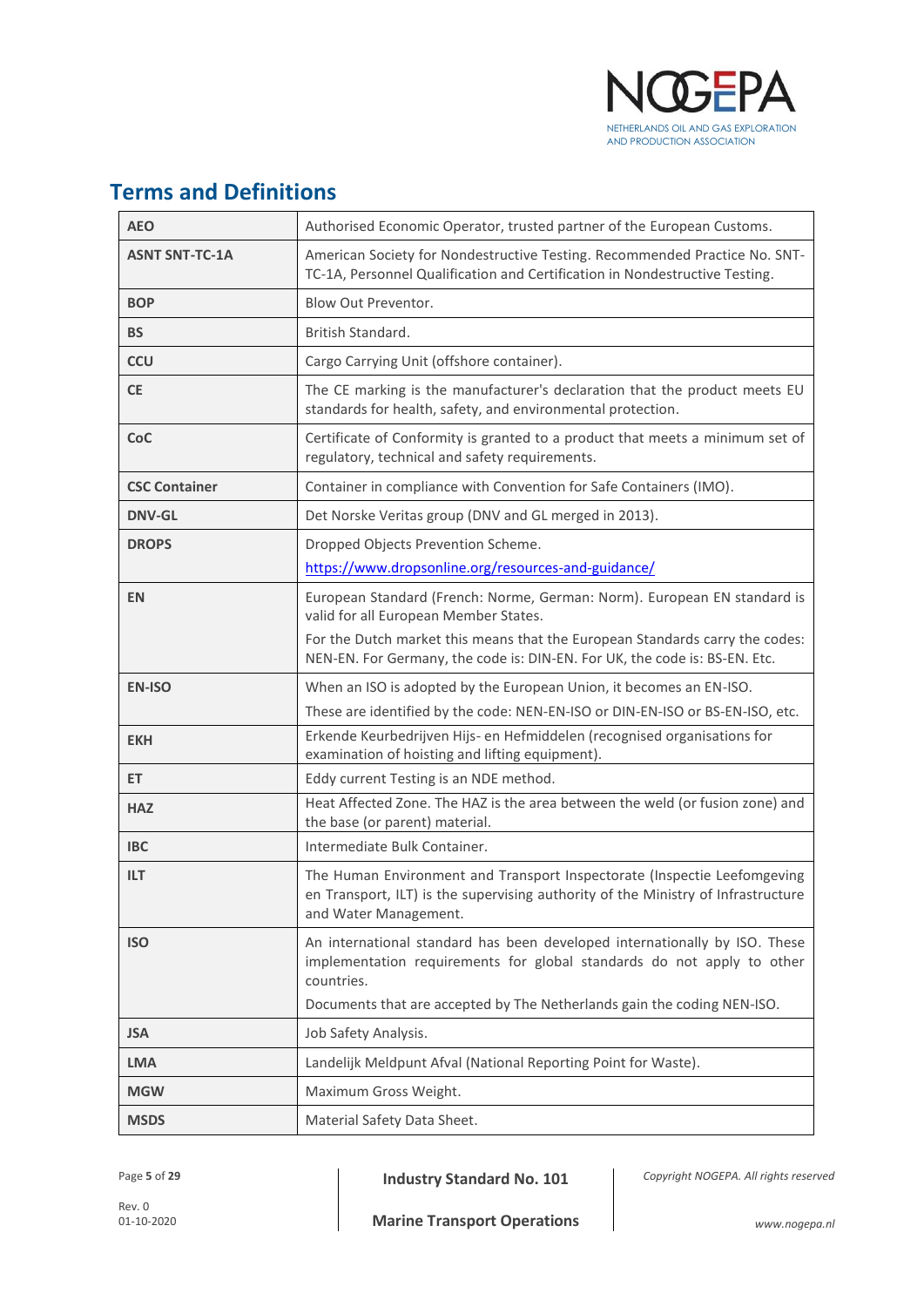

| <b>MT</b>                 | Magnetic particle Testing is an NDE method.                                                                                                                                       |  |  |
|---------------------------|-----------------------------------------------------------------------------------------------------------------------------------------------------------------------------------|--|--|
| <b>NDE or NDT</b>         | Non-Destructive Examination or Non-Destructive Testing.                                                                                                                           |  |  |
| <b>NEN</b>                | NEderlandse Norm (Dutch Standard).                                                                                                                                                |  |  |
| <b>Offshore Container</b> | Portable units for repeated use in the transport of goods or equipment, handled<br>in open seas, to, from and between fixed and/or floating installations and ships.              |  |  |
| <b>PFSO</b>               | Port Facility Security Officer.                                                                                                                                                   |  |  |
| PT                        | Penetrant Testing is an NDE method.                                                                                                                                               |  |  |
| <b>ROV</b>                | Remote Operated Vehicle.                                                                                                                                                          |  |  |
| <b>SNS Pool</b>           | Southern North Sea Pool, integrated fourth party logistics concept where 10<br>operators outsourced their combined marine requirements to Peterson as a<br>logistics facilitator. |  |  |
| <b>SWL</b>                | Safe Working Load.                                                                                                                                                                |  |  |
| <b>VLG</b>                | Vervoer over Land van Gevaarlijke stoffen (Transport of Dangerous Goods on<br>Land).                                                                                              |  |  |
| <b>WLL</b>                | Working Load Limit.                                                                                                                                                               |  |  |
| <b>WLL</b> <sub>min</sub> | Minimum calculated working load limit as per applicable manufacturing<br>standard.                                                                                                |  |  |
| <b>WLL</b> <sub>off</sub> | Maximum lifting capacity of a lifting set to be used on an offshore container.                                                                                                    |  |  |

Page 6 of 29 **Industry Standard No. 101**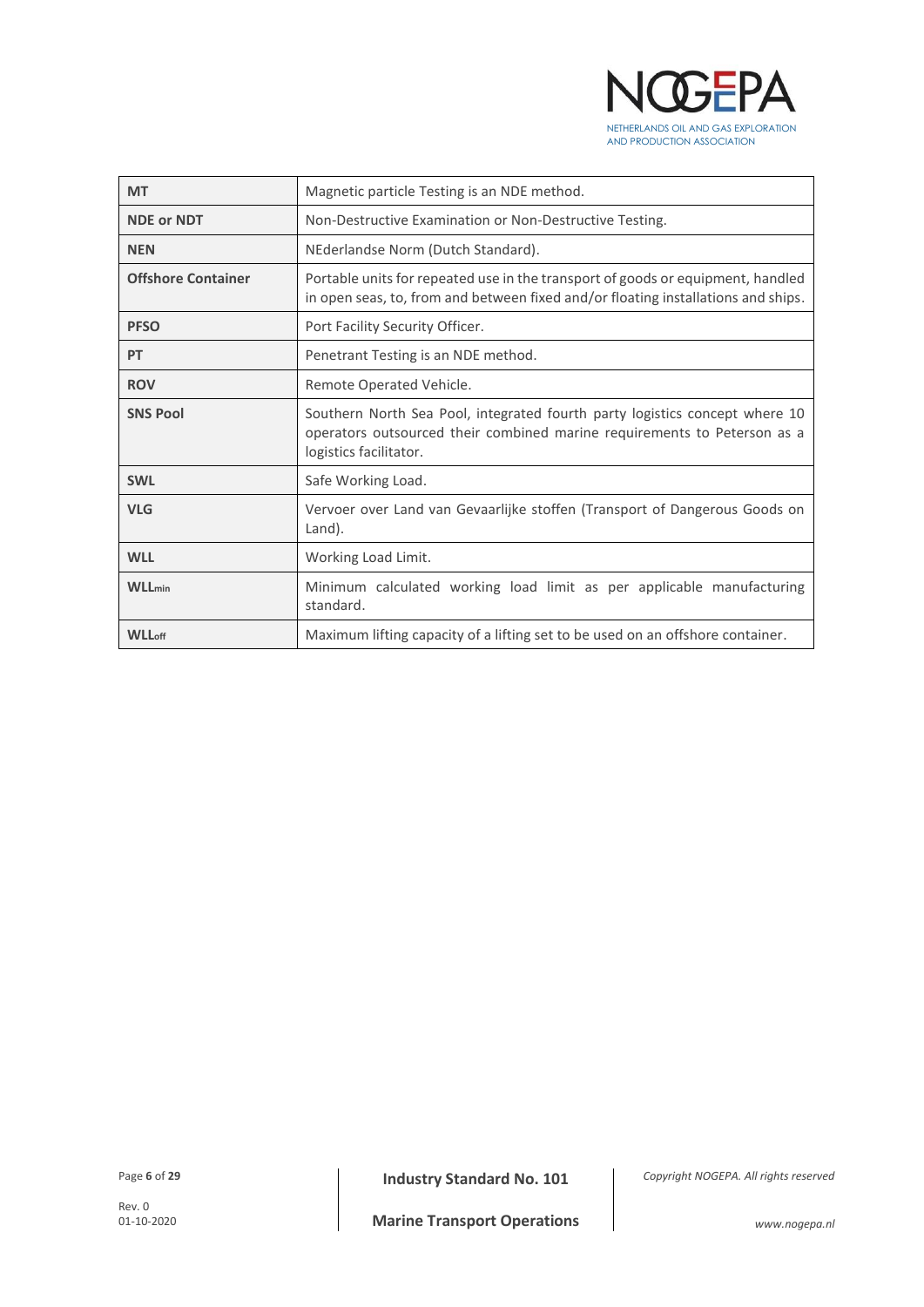

# <span id="page-6-0"></span>**Legal Requirements**

| <b>ADR</b>              | Accord Dangereux Routiers (European Standard on Dangerous<br>Goods<br>Transportation).                      |  |  |
|-------------------------|-------------------------------------------------------------------------------------------------------------|--|--|
| <b>ARBO</b> legislation | Arbeidsomstandighedenwet, Arbeidsomstandighedenbesluit en bijbehorende<br>regels (NL).                      |  |  |
| <b>IMDG Code</b>        | International Maritime Dangerous Goods Code (IMO).                                                          |  |  |
| IMO MSC/Circ. 860       | Supplement to the IMDG Code on offshore container design, construction, and<br>testing (IMO MSC Guideline). |  |  |
| <b>ISPS Code</b>        | International Ship and Port Security Code (IMO).                                                            |  |  |
| <b>LOLER</b>            | Lifting Operations and Lifting Equipment Regulations (UK HSE).                                              |  |  |
| <b>Maritime zones</b>   | https://www.noordzeeloket.nl/en/management/maritieme-zones/                                                 |  |  |
| <b>MARPOL</b>           | International Maritime Organisation, Convention for the Prevention of Pollution<br>from Ships.              |  |  |
| <b>VLG</b>              | Regeling vervoer over land van gevaarlijke stoffen.                                                         |  |  |
|                         | Warenwetbesluit Containers (NL).                                                                            |  |  |

Page 7 of 29 **Industry Standard No. 101**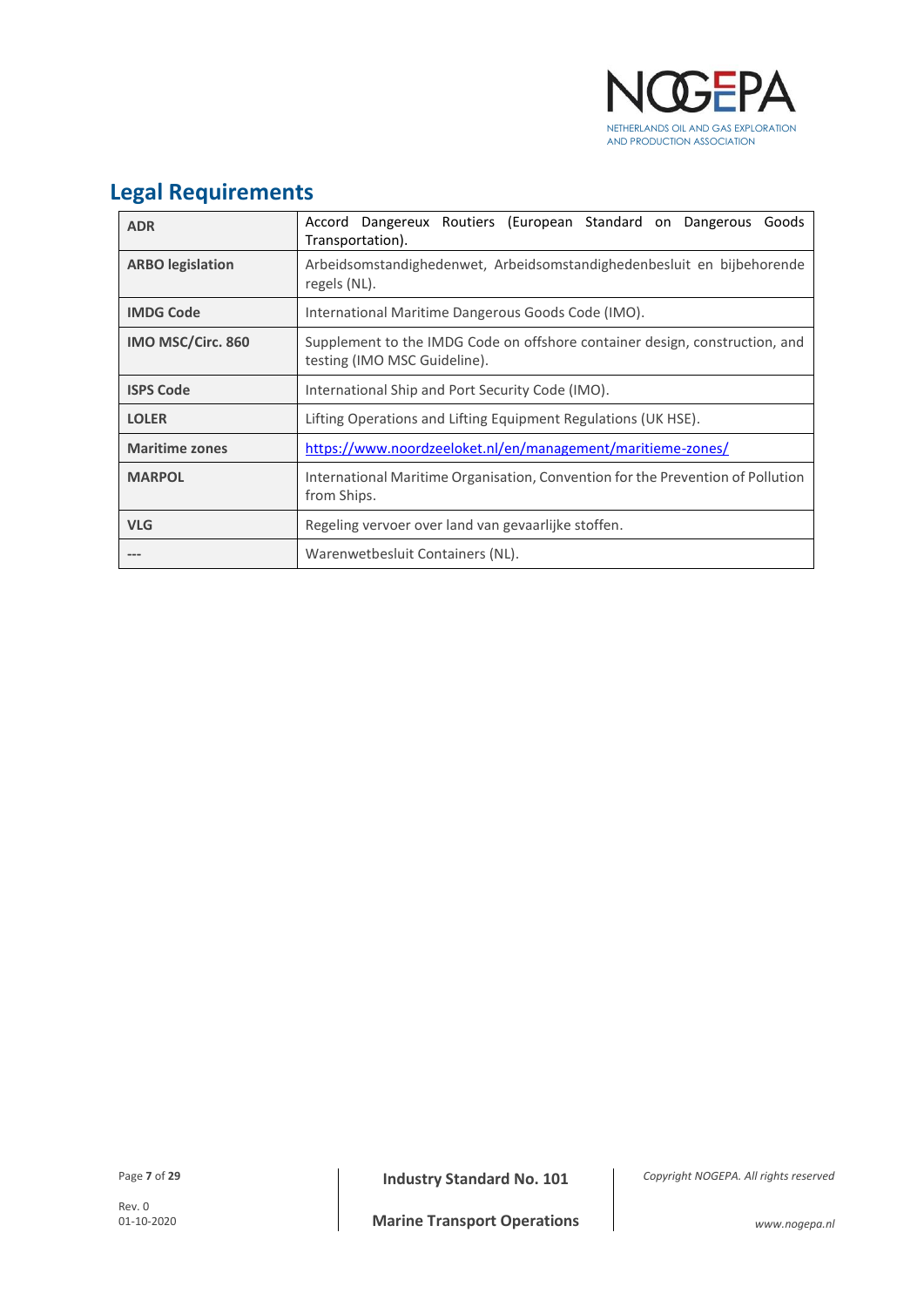

# <span id="page-7-0"></span>**Related Standards**

| <b>BS 7072</b>                  | British Standard 7072: Code of Practice for Inspection and Repair of Offshore<br>Containers (OGUK) (withdrawn and replaced by EN 12079).                                                                                                             |  |
|---------------------------------|------------------------------------------------------------------------------------------------------------------------------------------------------------------------------------------------------------------------------------------------------|--|
| DNVGL-ST-E271<br>(DNV GL 2.7-1) | Formerly known as the DNV 2.7-1. This standard applies for transport related<br>requirements for offshore containers with respect to design, manufacture,<br>testing, certification, marking and periodic inspection. (Det Norske Veritas<br>group). |  |
| DNVGL-ST-E272<br>(DNV GL 2.7-2) | Formerly known as the DNV 2.7-2. Lays down the requirements for<br>certification of the safety systems and electrical installations and<br>requirements for offshore service containers which are built and certified<br>under DNVGL-ST-E271.        |  |
| DNVGL-ST-E273<br>(DNV GL 2.7-3) | Formerly known as the DNV 2.7-3. Developed for the certification of units<br>transported offshore that cannot be defined and designed as offshore<br>container under IMO MSC/Circ.860.                                                               |  |
| <b>NEN-EN 13414-1</b>           | Steel wire rope slings - Safety                                                                                                                                                                                                                      |  |
| <b>NEN-EN 818-4</b>             | Short link chain for lifting purposes - Safety                                                                                                                                                                                                       |  |
| <b>NEN-EN-ISO/IEC 17020</b>     | Conformity assessment - Requirements for the operation of various types of<br>bodies performing inspection                                                                                                                                           |  |
| NEN-EN 12079-1:2006             | Offshore containers and associated lifting sets - Part 1: Offshore containers<br>- Design, and manufacture and marking (withdrawn and replaced by EN-ISO<br>10855)                                                                                   |  |
| <b>NEN-EN 12079-2:2006</b>      | Offshore containers and associated lifting sets - Part 2: Lifting sets - Design,<br>manufacture and marking (withdrawn and replaced by EN-ISO 10855)                                                                                                 |  |
| NEN-EN 12079-3:2006             | Offshore containers and associated lifting sets - Part 3: Periodic inspection,<br>examination, and testing (withdrawn and replaced by EN-ISO 10855)                                                                                                  |  |
| <b>NEN-EN-ISO 10855-1:2018</b>  | Offshore containers and associated lifting sets - Part 1: Design, manufacture<br>and marking of offshore containers                                                                                                                                  |  |
| <b>NEN-EN-ISO 10855-2:2018</b>  | Offshore containers and associated lifting sets - Part 2: Design, manufacture<br>and marking of lifting sets                                                                                                                                         |  |
| NEN-EN-ISO 10855-3:2018         | Offshore containers and associated lifting sets - Part 3: Periodic inspection,<br>examination, and testing                                                                                                                                           |  |
| NEN-EN 12642 Code XL            | Securing of cargo on road vehicles - Body structure of commercial vehicles -<br>Minimum requirements                                                                                                                                                 |  |

Page 8 of 29 **Industry Standard No. 101**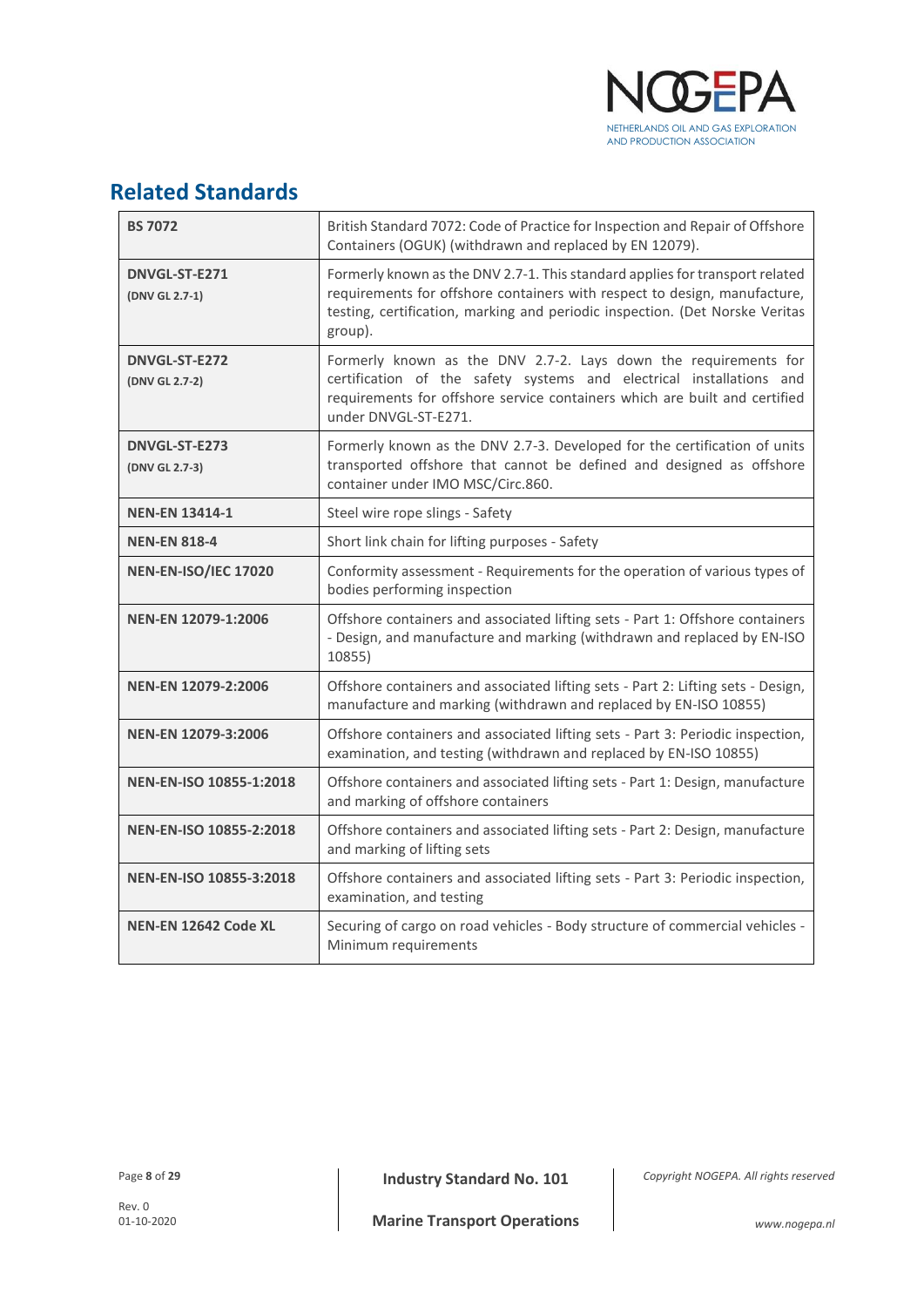

# <span id="page-8-0"></span>**Important Nomenclature used in this Standard**

| In the context of this Standard and when so used to describe a method or practice:                                                                                                                     |                                                                                                                                                                                                                                                                                                                                                                                                                                                                                                                                                                                        |  |  |
|--------------------------------------------------------------------------------------------------------------------------------------------------------------------------------------------------------|----------------------------------------------------------------------------------------------------------------------------------------------------------------------------------------------------------------------------------------------------------------------------------------------------------------------------------------------------------------------------------------------------------------------------------------------------------------------------------------------------------------------------------------------------------------------------------------|--|--|
| 'shall'                                                                                                                                                                                                | means that such method or practice reflects a mandatory provision of<br>law (in Dutch: dwingend recht). Such method or practice is mandatory<br>for those who are the addressees of such provision (mostly the<br>operators). A Standard can describe or quote, but not amend, mandatory<br>provisions. When an operator in exceptional cases for technical,<br>operational or HSE reasons cannot comply, exceptions shall be<br>documented and reported, and risks mitigated. Please note that this<br>does not release the operator from the obligation to comply with the<br>law. * |  |  |
| 'should'                                                                                                                                                                                               | means that such method or practice reflects a Good Operating Practice.<br>An operator is generally expected to apply such method or practice, but<br>a specific situation may require a specific alternative. In other words: the<br>operator complies or explains and documents the explanation. *                                                                                                                                                                                                                                                                                    |  |  |
| 'could'                                                                                                                                                                                                | means that such method or practice is of an advisory nature or<br>mentioned by way of example. An operator is not obliged to comply and<br>is not obliged to explain if he does not comply.                                                                                                                                                                                                                                                                                                                                                                                            |  |  |
| * Please refer to paragraph 2.3 of Standard 80 (Standards and Document Control), for further<br>explanation on an exception of a 'shall' provision, or on a comply-or-explain of a 'should' provision. |                                                                                                                                                                                                                                                                                                                                                                                                                                                                                                                                                                                        |  |  |

Page 9 of 29 **Industry Standard No. 101**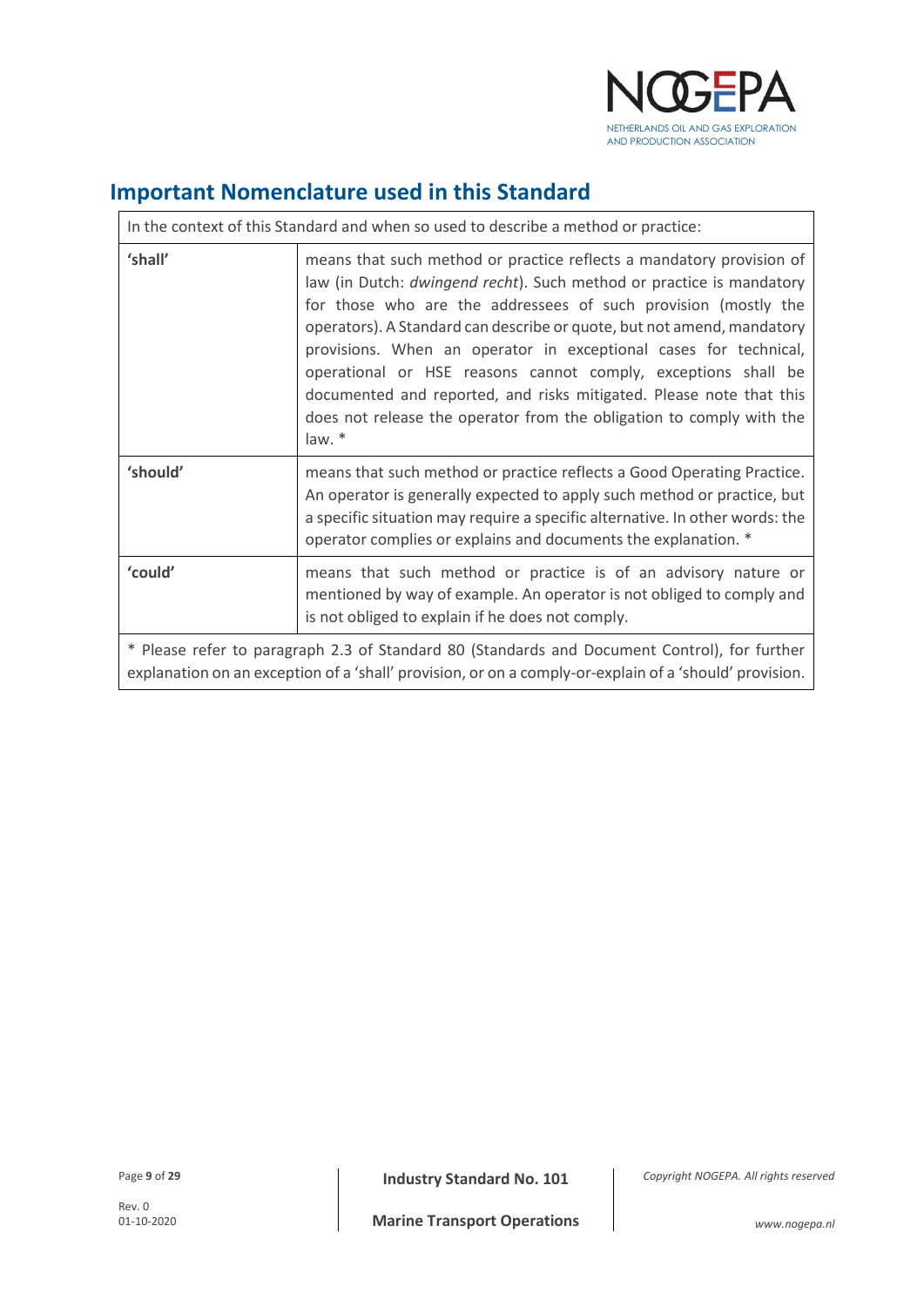

#### <span id="page-9-0"></span> $\mathbf{1}$ **Introduction**

This Standard has been developed to properly secure all existing NOGEPA documentation related to marine transport operations into one Standard, issued in conformity with the NOGEPA document control and approval structure as agreed with State Supervision on Mines. As this is the first NOGEPA Standard in which all existing documentation on marine transport operations is collected, the structure may very well change in future reviews and additions to this Standard.

This standard covers the different aspects of the transportation of goods and equipment to and from offshore locations on the Dutch Continental Shelf.

- Certification requirements for new offshore containers and associated lifting equipment
- Inspection requirements for existing offshore containers and associated lifting equipment
- Marine Transport Operations Guidelines and Instructions
	- o Packing / documentation
	- o Dangerous goods
	- o Transport terms
	- o Non -standard cargo
	- o Access information for yards and quayside

Annex I of this Standard was formerly issued as a booklet, titled 'Marine Transport Terms and Conditions'. Annex I replaced the 2015 version of the Marine Transport Terms and Conditions booklet. Annex I can, just as the booklet, be used as a separate document to inform and instruct logistics service providers and suppliers. Therefore, the Annex is still issued as a stand-alone document.

Annex III of this Standard was formerly issued as 'NOGEPA Industry Guideline No.2 - Offshore Containers'. This Guideline has been withdrawn on the issue date of this Standard. More detailed design requirements for containers built before 2000 can be found in this guideline.

Page **<sup>10</sup>** of **<sup>29</sup> Industry Standard No. 101**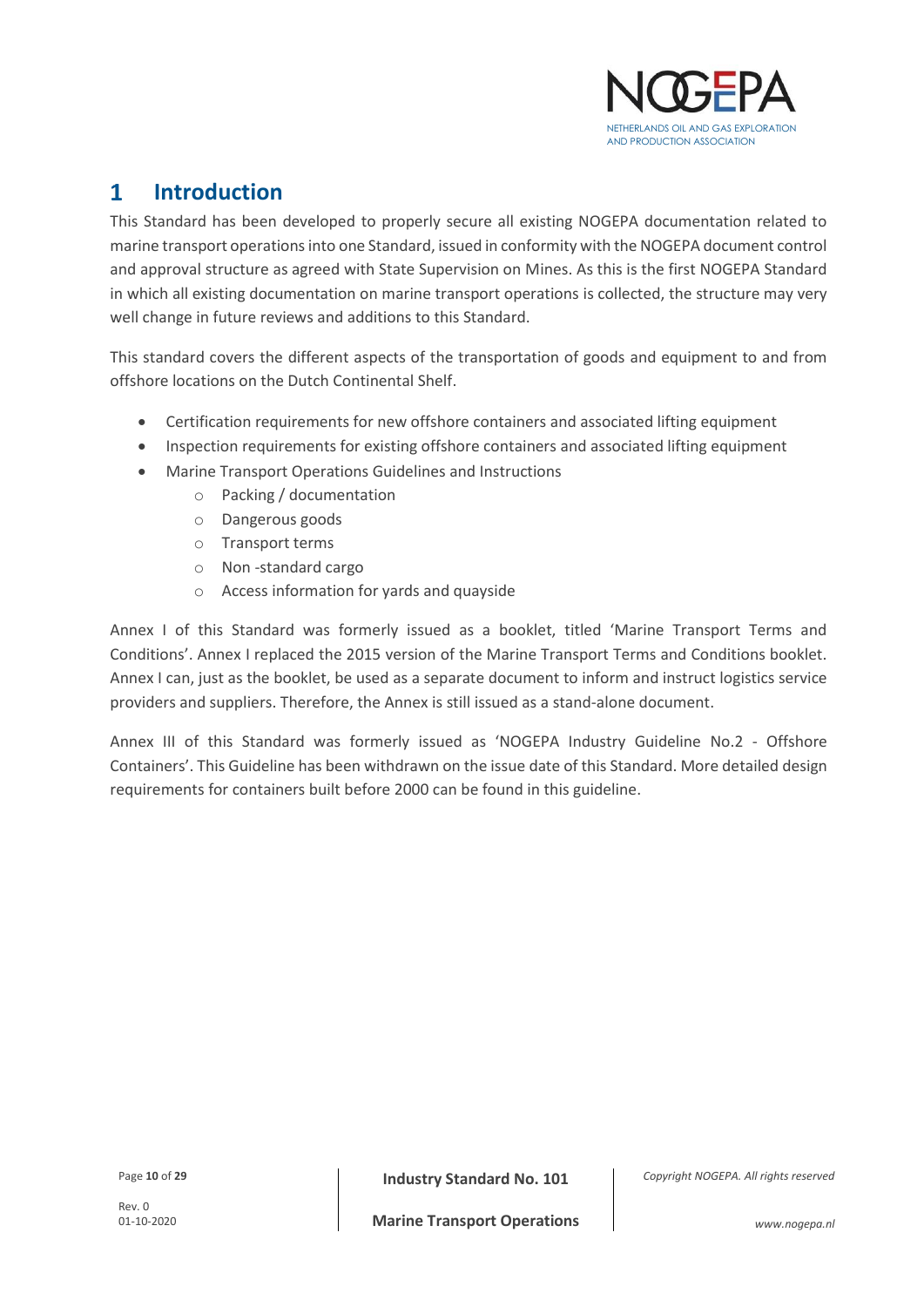

#### <span id="page-10-0"></span> $\overline{\mathbf{z}}$ **Executive Summary**

This Industry Standard provides guidance and instructions for the safe and efficient transport of goods in the Dutch offshore mining industry, considering Dutch and international regulations and standards.

The Standard addresses the following topics:

# • **Offshore Containers and associated lifting sets (Chapters 4-12)**

These chapters address the specific implementation of relevant Dutch and international regulations and European standards on containers in use in the oil and gas industry on the Dutch Continental Shelf for design and certification as in use inspections and repairs.

• **General Transport Safety Guidelines & Good Practices (Annex I, Part A)**

The objective of these guidelines and good practices is to address areas where additional guidance helps to secure improvements in safety of marine transport in the Dutch offshore industry.

The content should be understood and implemented by all operators, logistics service providers and suppliers.

# • **Logistic Terms and Instructions (Annex I, Part B)**

This part provides the practical terms and instructions to ensure a joint and standardized logistic process from delivery of goods to onshore sites, to customs formalities and shipment to the offshore locations.

Logistic service providers and suppliers should take note of and follow these instructions as applicable to their goods and operations.

Page **<sup>11</sup>** of **<sup>29</sup> Industry Standard No. 101**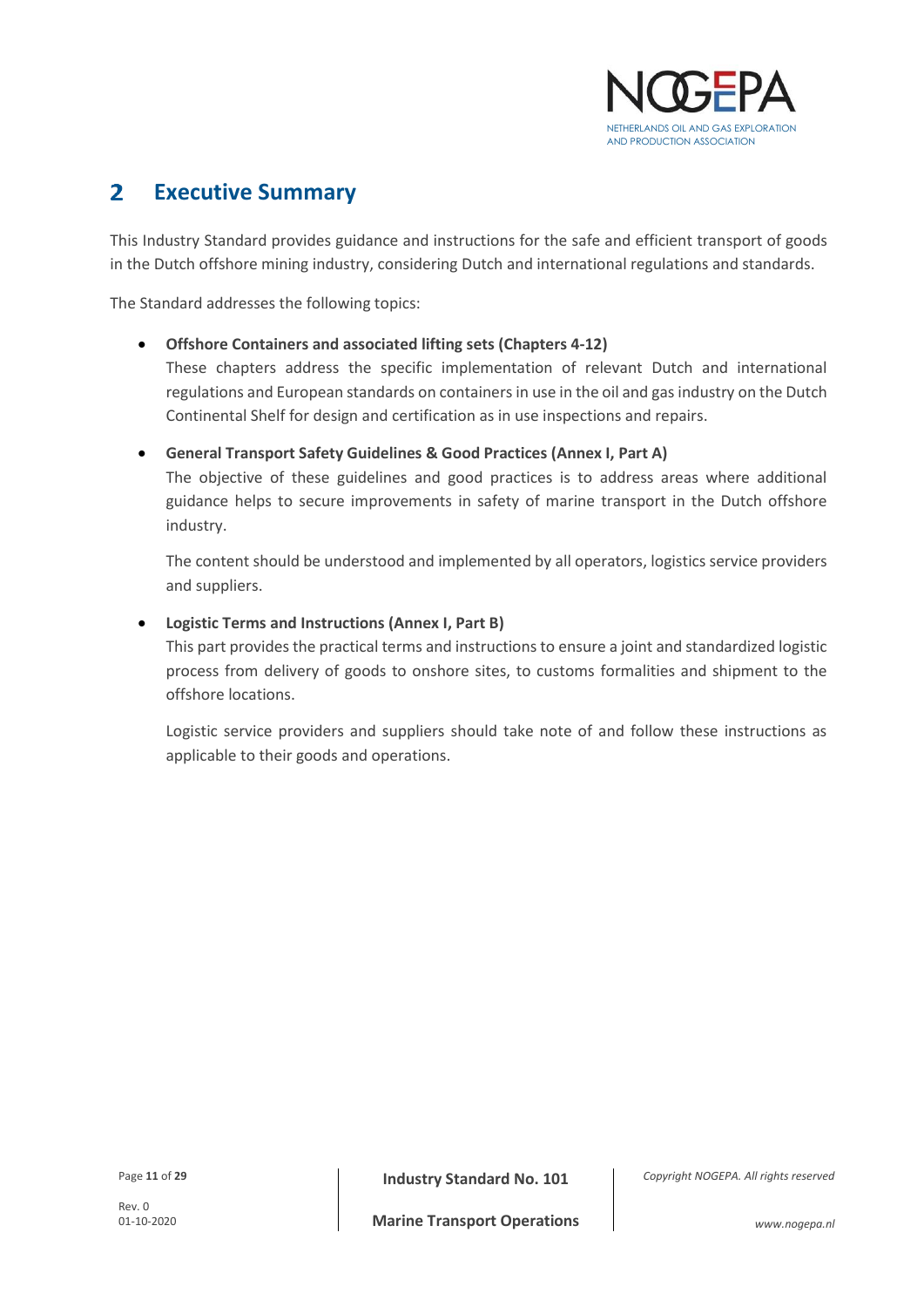

#### <span id="page-11-0"></span>3 **Scope and Application**

#### <span id="page-11-1"></span> $3.1$ **Scope**

This Industry Standard provides guidance and instructions for the safe and efficient transport of goods in the Dutch offshore mining industry, considering Dutch and international regulations and Standards.

The safe transport of goods relies upon the correct packaging, stowage, labelling and handling procedures. There is a wide range of European and Dutch regulations and standards available on the transport of goods. This Standard does not intend to repeat these regulations and standards. The aim is to only:

- Provide guidance on issues that are distinctive to the application of the regulations and standards in the offshore oil and gas industry on the Dutch Continental Shelf of the North Sea,
- Secure improvements in safety of marine transport in the Dutch offshore industry by providing guidance in certain areas where this is felt necessary, and
- Provide practical terms and instructions to ensure a joint and standardized logistic process from delivery of goods to the commonly used onshore sites for transport to the offshore locations.

#### <span id="page-11-2"></span> $3.2$ **Application**

This Standard applies to all parties involved in the shipment of materials to and from the offshore locations situated on the Dutch Continental Shelf of the North Sea.

This Standard specifies requirements for the **periodic inspection, examination and testing** of offshore freight and service containers, built in accordance with **EN 12079**, **EN-ISO 10855**, and **DNVGL-ST-E271**, with a maximum gross mass not exceeding 25.000 kg and their associated lifting sets, intended for repeated use to, from and between offshore installations and shipsin the Dutch sector of the Continental Shelf, as well as, on the Dutch territorial sea and inland waters. This includes the periodic inspection, examination, and testing of offshore containers previously been accepted as 'fulfilling to' the former **NOGEPA Industry Guideline No.2**.

This Standard **does not specify certification requirements** (before, during and after manufacture or repair) for offshore containers which are covered by the IMO Circular 860 (**MSC/Circ.860, Annex II to this standard**) and SOLAS. IMO **MSC/Circ.860** requires certification of offshore containers "by national administrations or organizations duly authorized by the Administration", which should take account of both the calculations and the testing, "taking into account the dynamic lifting and impact forces that can occur when handling such equipment in open seas".

Page **<sup>12</sup>** of **<sup>29</sup> Industry Standard No. 101**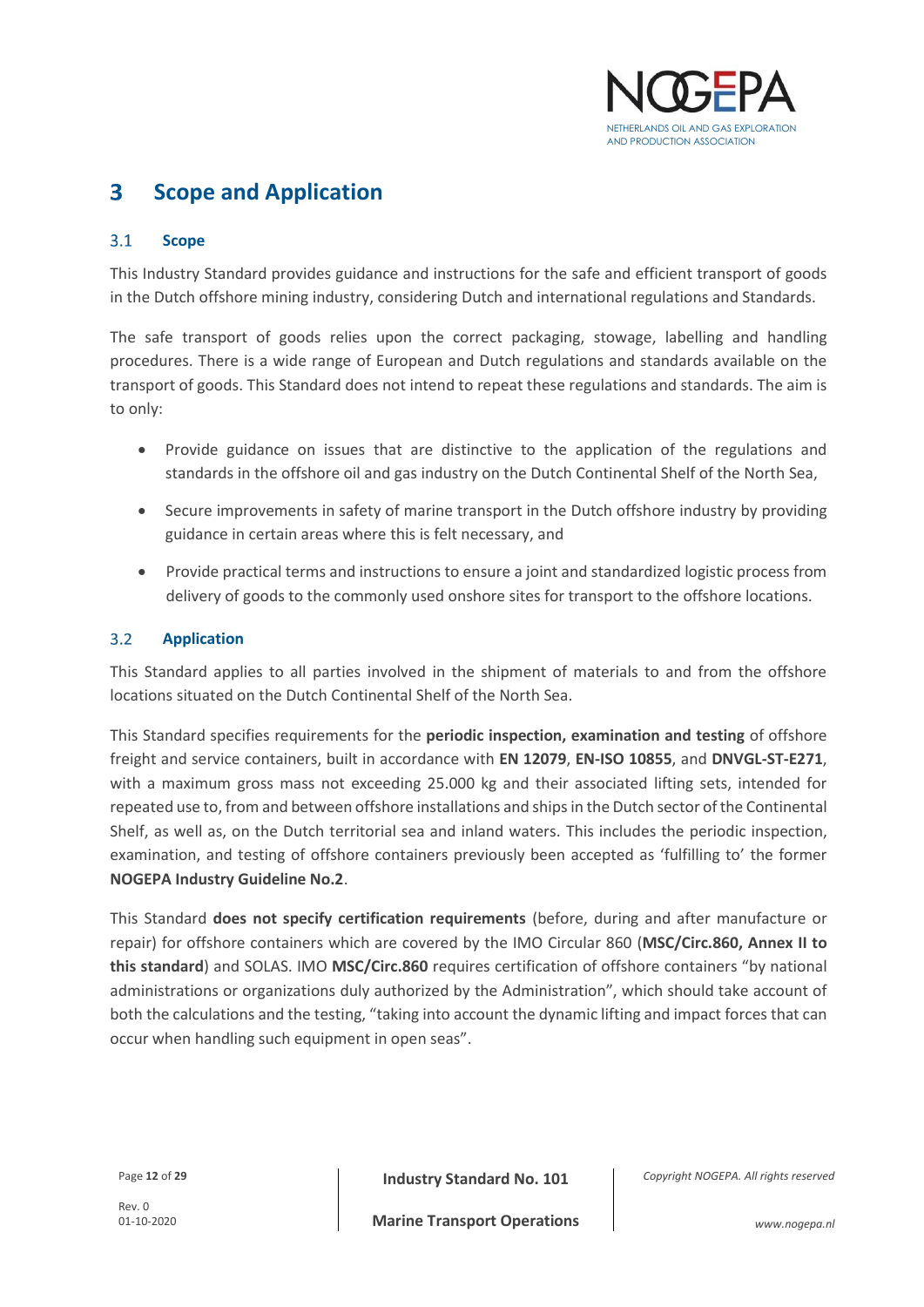

The circular states that offshore containers should be approved, prototype tested, and certified by duly authorized bodies ("the Approving Competent Authority"), which for example, could be one of the following bodies: ABS, DNV-GL, LR, etc. etc.

All offshore containers built to **EN 12079**, **EN-ISO 10855**, and **DNVGL-ST-E271** shall have a Certificate of Conformity referring to the applicable standard(s).

#### <span id="page-12-0"></span> $3.2.1$ **Periodic Inspection, Examination and Testing**

Offshore containers shall be periodically inspected, examined or tested (as mentioned in **[Table 1](#page-16-1)** and **[Table 2](#page-17-2)**) by:

- An **inspection body** at least meeting the requirements for type B inspection bodies as per **NEN-EN-ISO/IEC 17020**, or
- An **inspection company** which is recognized by **EKH** and/or **TCVT** and proofed to be competent to carry out inspections on offshore containers in accordance with **EN 12079**, **EN-ISO 10855**, and **DNVGL-ST-E271**.

#### **Offshore Containers used in the Dutch Continental Shelf**  $3.2.2$

As from April 2000 the **EN 12079:1999** standard was adopted by NOGEPA, superseded in August 2006 by **EN 12079:2006**. Meaning that from this date all offshore containers that are used in the Dutch Continental Shelf shall comply with this standard or, since January 2019, to the latest **EN-ISO 10855:2018**.

In the case of offshore containers built before the 1<sup>st</sup> of April, 2000 (and not built & certified to **EN 12079**, **EN-ISO 10855** or **DNVGL-ST-E271**), which have previously been accepted as 'fulfilling to' the **NOGEPA Industry Guideline No.2**, may still be used on the Dutch Continental Shelf.

#### **Dutch legislation**  $3.2.3$

For the transportation of goods by ship to and from an offshore mining installation often containers are being used. For loading and offloading of these containers, including the used lifting equipment, the Dutch ARBO legislation is applicable. On the container itself no specific Dutch legislation is applicable.

The definition of containers in the "Warenwetbesluit containers" is only applicable to the so-called CSC containers used for the international transportation of goods.

Page 13 of 29 **Industry Standard No. 101**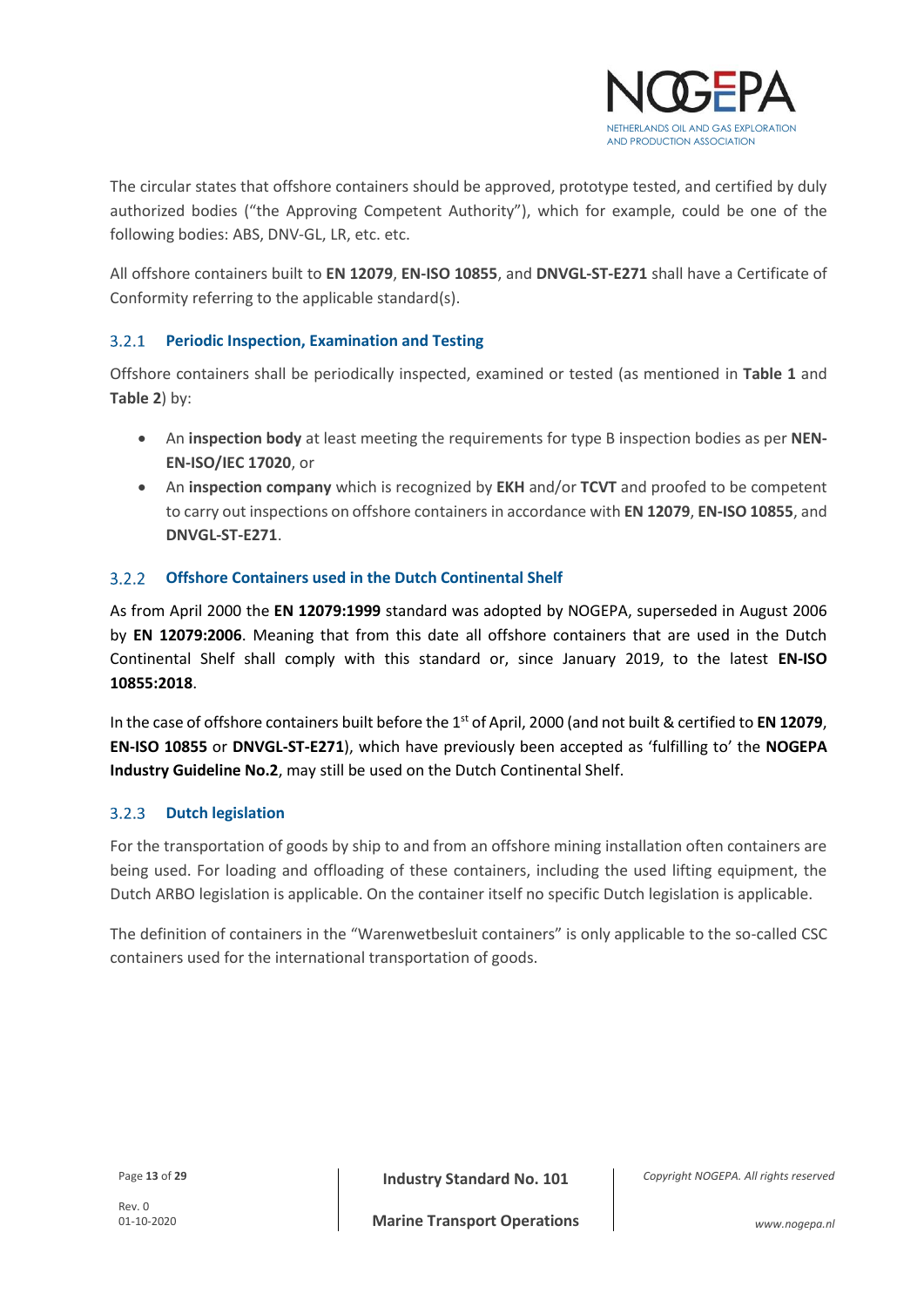

#### <span id="page-13-0"></span>**Offshore Containers**  $\blacktriangle$

#### <span id="page-13-1"></span> $4.1$ **What is an Offshore Container?**

As defined by the International Maritime Organization, an offshore container is a portable unit with a maximum gross mass not exceeding 25.000 kg, specially designed for repeated use in the transport of goods or equipment to, from or between fixed and/or floating offshore installations and ships.

#### <span id="page-13-2"></span> $4.2$ **Types of Offshore Containers**

Offshore containers are subdivided into two categories:

### • **Offshore freight container**

Offshore container built for the transport of goods. Examples are:

- General cargo container
- Cargo basket
- Tank container
- **Bulk container**
- Special container
- Boxes, gas cylinder racks
- **•** Open or closed offshore container used for the storage and removal of waste

### • **Offshore service container**

Offshore container built and equipped for a special service task, mainly as temporary installation. Examples are:

- Laboratories
- Workshops
- **Stores**
- Power plants
- Control stations

#### <span id="page-13-3"></span>4.3 **Relationship with Standards, Codes and Regulations**

#### $4.3.1$ **IMO MSC/Circ.860**

The International Maritime Organization (IMO), has issued guidelines for the approval of offshore containers, in circular **MSC/Circ.860**. This circular is intended to guide national authorities in developing approval and certification requirements for offshore containers. It recommends that new offshore containers be approved, prototype tested, and certified by duly authorized bodies.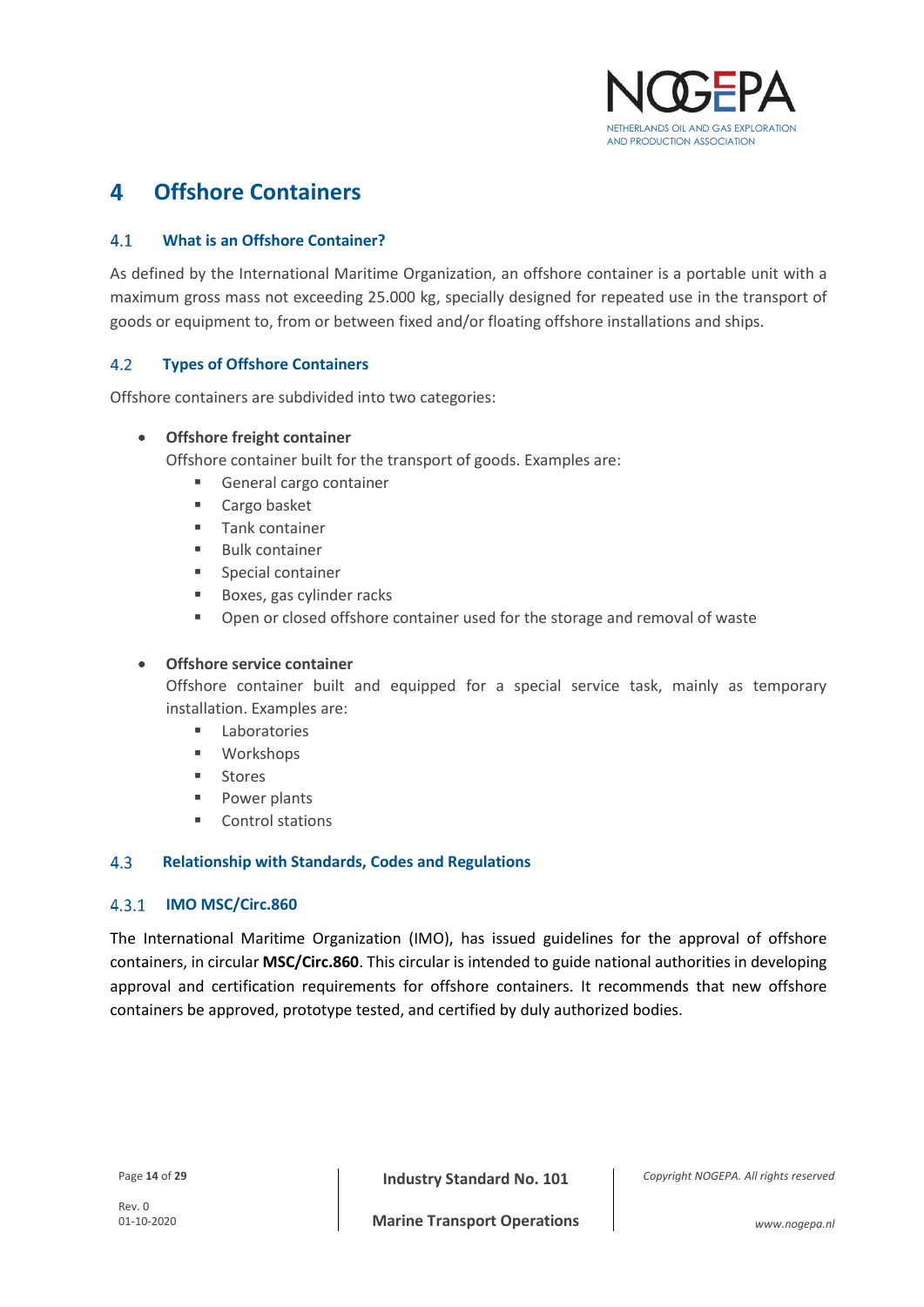

#### $4.3.2$ **EN 12079:2006 (withdrawn and replaced by EN-ISO 10855:2018)**

**EN 12079:2006** (first published in March 1999) is a standard used in the offshore industry for the certification of offshore containers and associated lifting sets.

This standard consists of three parts as described below:

- EN 12079 Part 1: Offshore Containers Design, Manufacturing and Marking
- EN 12079 Part 2: Lifting sets Design, Manufacturing and Marking
- EN 12079 Part 3: Periodic Inspection, Examination and Testing

Containers certified to this standard will comply with the requirements of **MSC/Circ.860**.

### **EN-ISO 10855:2018 (supersedes EN 12079:2006)**

**EN-ISO 10855:2018** is a standard used in the offshore industry for the certification of offshore containers and associated lifting sets.

This standard consists of three parts as described below:

- EN-ISO 10855 Part 1: Design, Manufacturing and Marking of Offshore Containers
- EN-ISO 10855 Part 2: Manufacturing and Marking of Lifting Set
- EN-ISO 10855 Part 3: Periodic Inspection, Examination and Testing

Containers certified to this standard will comply with the requirements of **MSC/Circ.860**.

# **DNV GL 2.7-1, 2.7-2 and 2.7-3**

- **DNVGL-ST-E271** (first published in May 1989) Offshore containers Containers certified to this standard will comply with the requirements of **MSC/Circ.860**.
- **DNVGL-ST-E272** (first published in Dec 1995) Offshore service container Lays down the requirements for certification of the safety systems and electrical installations and requirements for offshore service containers which are built and certified under **DNVGL-ST-E271**.
- **DNVGL-ST-E273** (first published in June 2006) Portable offshore units Developed for the certification of units transported offshore that cannot be defined and designed as offshore container under IMO **MSC/Circ.860**, which are units:
	- With a rating more than 25.000 kg up to 100.000 kg
	- Without a continuous external structural framework, and where the addition of such would jeopardise safety during transport or operations.
	- Used for the purposes of a single event / operation

Page **<sup>15</sup>** of **<sup>29</sup> Industry Standard No. 101**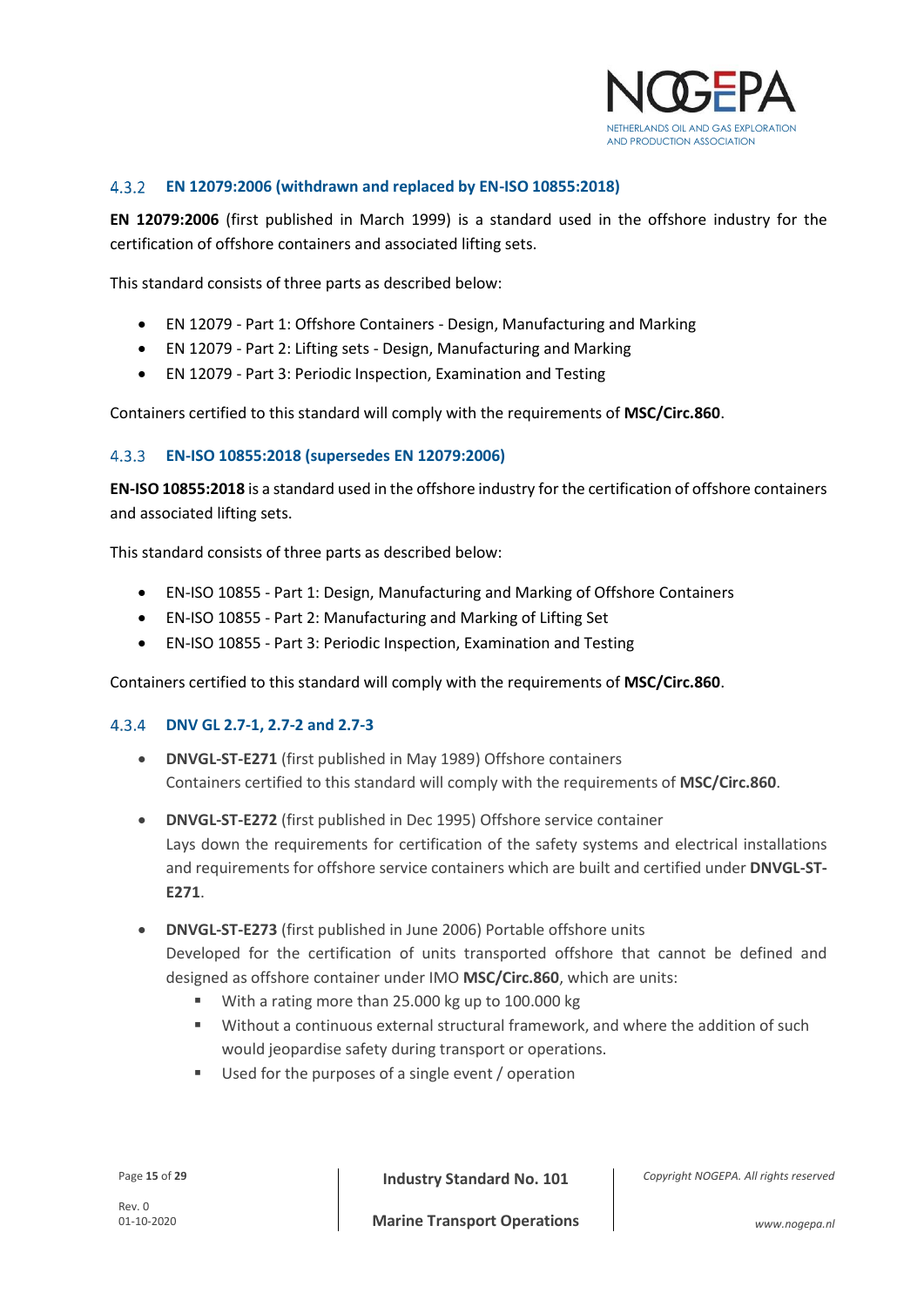

#### $4.3.5$ **IMDG, RID/ADR, etc.**

Offshore containers that are intended for the carriage of dangerous cargo are required to follow the International Maritime Dangerous Goods (**IMDG**) **Code**. The **IMDG Code** is a mandatory code under IMO's **SOLAS** Convention.

Some of the offshore containers may also be required to meet the requirements of other national and international standards and regulations such as Regulations concerning the International Carriage of Dangerous Goods by Rail (**RID**) and European Agreement concerning the International Carriage of Dangerous Goods by Road (**ADR**), etc.

### **Tank containers for dangerous goods**

All tank containers intended for marine transport of dangerous goods need to be certified to the International Maritime Dangerous Goods Code (the **IMDG Code**). The **IMDG Code** is a mandatory code under IMO's **SOLAS** Convention.

# 4.3.7 **CSC**

IMO's International Convention for Safe Containers (**CSC**) requires freight containers, as defined in that Convention, to be certified to **CSC**. Offshore containers, as defined in **MSC/Circ.860**, are not covered by the **CSC**. Containers that are certified to **CSC** are in general designed as **ISO 1496** freight containers.

However, some offshore containers which are used internationally for transport of cargo, will also fall within the definition of a container in the **CSC**. For such offshore containers, the requirements of both **MSC/Circ.860** and the **CSC** are applicable.

# **NOGEPA Industry Guideline No.2 (withdrawn)**

Offshore containers which are in-line with the former **NOGEPA Industry Guideline No.2** (see [Annex III\)](#page-28-2) are accepted on the Dutch Continental Shelf, these offshore containers shall have been built before 1st of April 2000 and must be modified with having the comparable level of safety as offshore containers designed and built according to **EN 12079:1999**. These offshore containers shall have previously been accepted as 'fulfilling to' the former **NOGEPA Industry Guideline No.2**.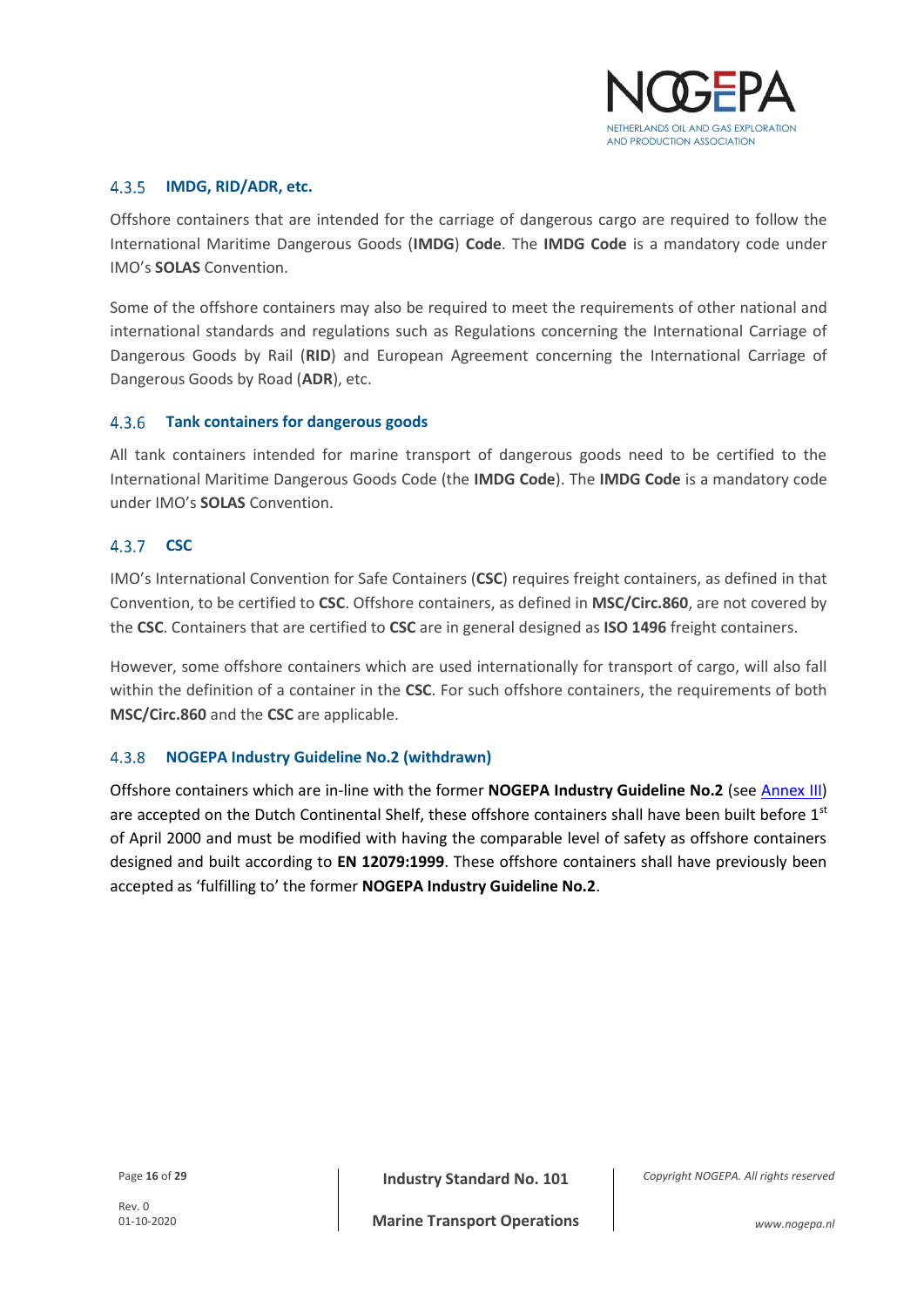

#### <span id="page-16-0"></span>5 **Schedule of Periodic Inspection - Offshore Containers**

All offshore containers intended to be used on the Dutch continental shelf shall be periodically inspected, examined and, if necessary, tested in accordance with the schedule listed in **[Table 1](#page-16-1)**.

| <b>Time or</b>                                          | Inspection/examination/test                                 |                                       |                          |                                  |
|---------------------------------------------------------|-------------------------------------------------------------|---------------------------------------|--------------------------|----------------------------------|
| interval                                                | <b>Lifting test</b>                                         | <b>Non-destructive</b><br>examination | <b>Visual inspection</b> | <b>Suffix marked on</b><br>plate |
| <b>Initial certification</b>                            | As required by EN 12079-1, EN-ISO 10855-1, or DNVGL-ST-E271 |                                       |                          |                                  |
| <b>Interval not</b><br>exceeding<br>12 months           | N/A <sup>2</sup>                                            | N/A <sup>2</sup>                      | <b>Yes</b>               | $\mathbf v$                      |
| <b>Interval not</b><br>exceeding<br>48 months           | N/A <sup>2</sup>                                            | Yes                                   | <b>Yes</b>               | <b>VN</b>                        |
| <b>After substantial</b><br>repair or<br>alteration $1$ | <b>Yes</b>                                                  | <b>Yes</b>                            | <b>Yes</b>               |                                  |

**1)** A substantial repair or alteration means any repair and/or alteration carried out, which may, in the opinion of an inspection body or company, affect the primary elements of the offshore container, or elements which contribute directly to its structural integrity.

**2)** The inspection body or company may require other or additional inspections, examinations and or tests.

<span id="page-16-1"></span>**Table 1** - Schedule of periodic inspection, examination, and testing of containers

When the schedule includes a lifting test, the non-destructive examination and visual inspection shall both be carried out after the lifting test.

Page **<sup>17</sup>** of **<sup>29</sup> Industry Standard No. 101**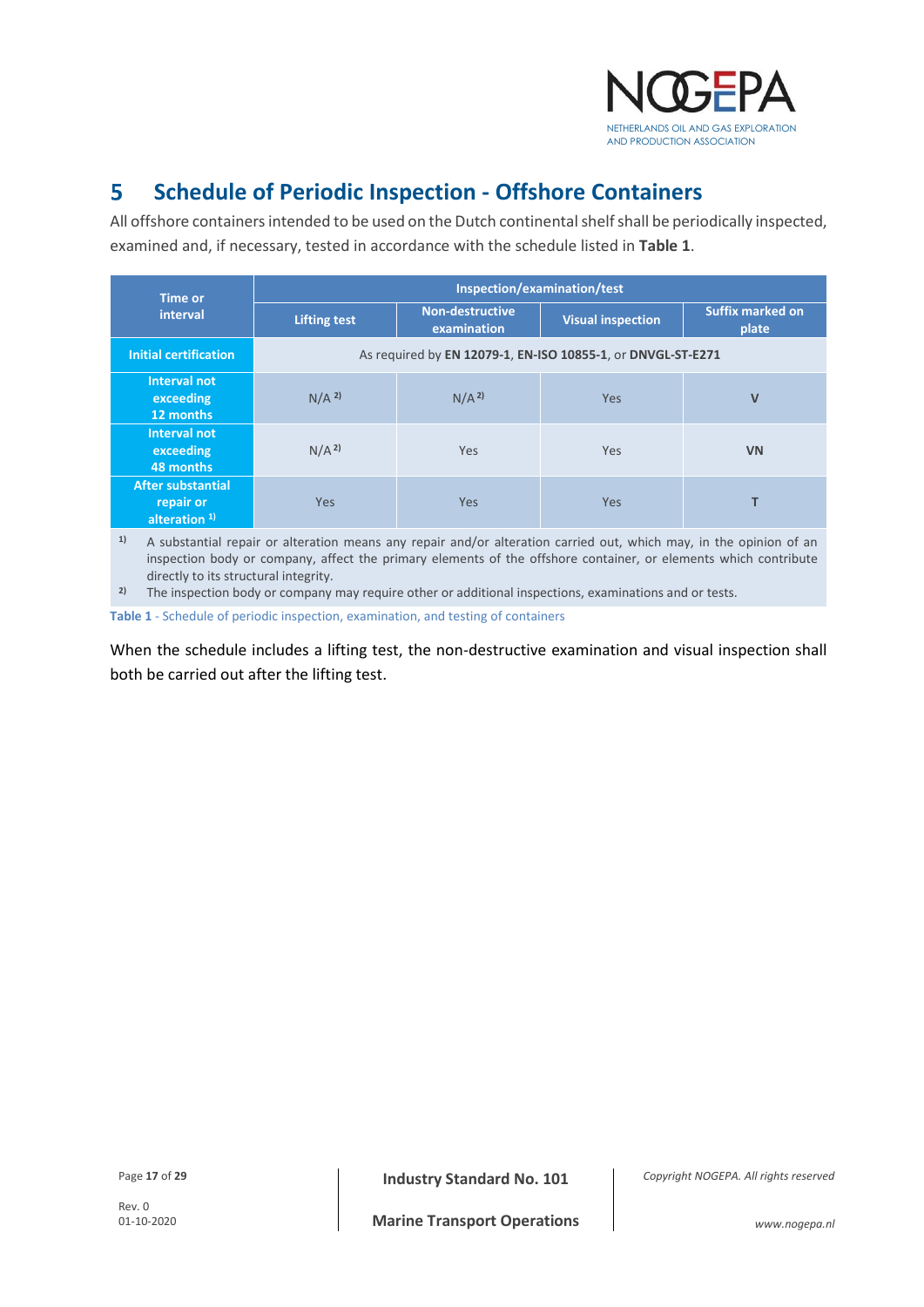

#### <span id="page-17-0"></span>6 **Schedule of Periodic Inspection - Lifting Sets**

All lifting sets attached to offshore containers that are intended to be used on the Dutch continental shelf shall be periodically inspected, examined, and tested in accordance with the schedule detailed in **[Table 2](#page-17-2)**.

| <b>Time or</b>                                          | <b>Applicable to</b>                                           | Inspection/examination/test                                      |                                       |                          |                                      |
|---------------------------------------------------------|----------------------------------------------------------------|------------------------------------------------------------------|---------------------------------------|--------------------------|--------------------------------------|
| interval                                                |                                                                | <b>Load test</b>                                                 | <b>Non-destructive</b><br>examination | <b>Visual inspection</b> | <b>Suffix marked on</b><br>sling tag |
| <b>Initial</b><br>certification                         | <b>Complete</b><br>lifting set                                 | As required by EN 13414 or EN 818                                |                                       |                          |                                      |
| Interval not<br>exceeding<br>12 months                  | <b>Complete</b><br>lifting set                                 | N/A                                                              | N/A                                   | <b>Yes</b>               | $\mathbf v$                          |
| Interval not<br>exceeding<br>24 months                  | <b>Sling components</b><br>and joining links<br>excluding legs | Either load test or NDE <sup>2</sup>                             |                                       | Yes                      | T or VN $5$ )                        |
|                                                         | <b>Chain sling legs</b>                                        | Either load test or NDE <sup>3)</sup>                            |                                       | <b>Yes</b>               | T or $VN5$                           |
|                                                         | <b>Shackles</b>                                                | N/A                                                              | N/A                                   | Yes                      | N/A                                  |
|                                                         | Wire rope legs                                                 | N/A                                                              | N/A                                   | <b>Yes</b>               | N/A                                  |
| <b>After substantial</b><br>repair or<br>alteration $1$ | <b>Complete lifting</b><br>set                                 | Yes<br>In accordance<br>with applicable<br>standard <sup>4</sup> | N/A                                   | Yes                      | т                                    |

**1)** A substantial repair or alteration means any repair and/or alteration carried out, which may, in the opinion of an inspection body or company, affect integrity of the lifting set.

<sup>2)</sup> The inspection body or company may require other or additional inspections, examinations and or tests.

<sup>3)</sup> NDE to be performed on the end links of each leg + 10 % of the leg length. The location of the 10 % to be based on the visual inspection.

**4)** Applicable standards include **EN 818-6**.

**5)** Dependent upon whether tested or examined.

<span id="page-17-2"></span>**Table 2** - Schedule of periodic inspection, examination, and testing of lifting sets

#### <span id="page-17-1"></span>6.1 **Load testing of chain sling legs**

A test force equal to 2,5 × WLL of a single leg rated in accordance with latest **EN 818-4 (Table 3)** ±2 %, shall be applied to each leg without shock. The load shall be applied for a minimum of 5 min before measurements are taken.

When the schedule requires a load test a visual inspection shall be carried out after the load test.

Rev. 0<br>01-10-2020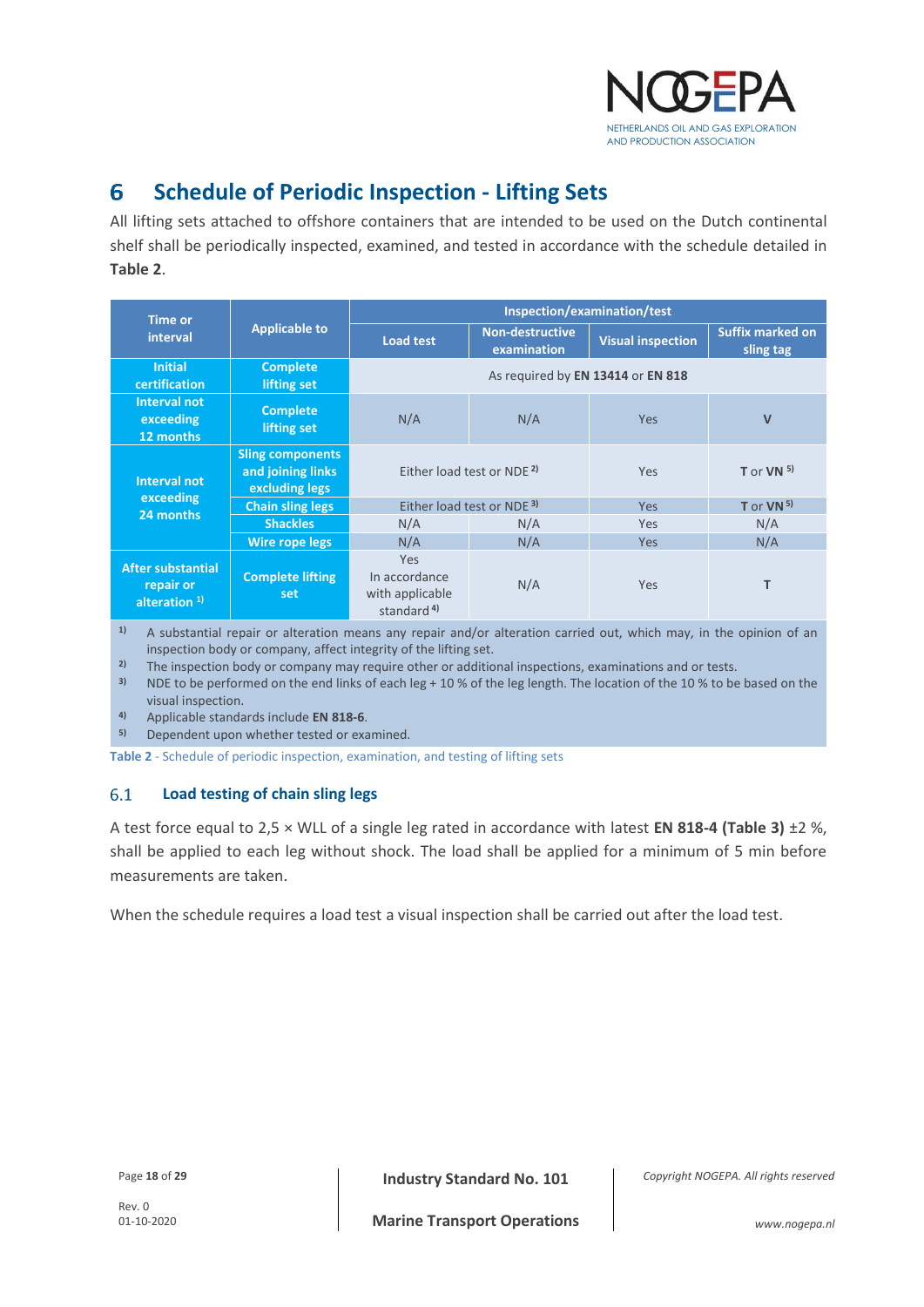

#### <span id="page-18-0"></span>7 **Visual Inspection - Offshore Container**

The visual inspection shall be of the exterior and the interior of the container without cargo to ensure that the container is fit for its intended use. All load bearing parts, especially the base structure, shall be inspected. For containers with fixed equipment, the inspection company shall determine whether access to load bearing parts is adequate.

The inspection shall be carried out in a situation providing sufficient lighting and other facilities necessary to allow it to be carried out safely and effectively. The facility shall include suitable means of lifting and supporting the container for the purposes of inspecting the underside.

#### <span id="page-18-1"></span> $7.1$ **Markings**

The markings and plates shall be checked to ensure that they meet the requirements of the applicable standard(s).

#### $7.1.1$ **Safety marking**

The tops of closed containers and the top rails of open and framed containers shall be marked as follows:

- **Closed containers** shall be marked with a band of solid contrasting colour not less than 100 mm wide round the roof perimeter; if the roof of the container is recessed below the top perimeter rail, at least the top surface of the top rail shall be marked;
- **Open and framed containers** shall be marked on the top surface of the top rails with either hatching in a contrasting colour or a solid light colour.

Where a container is fitted with fork pockets designed for handling the container only when empty (e.g. on some tanks and long baskets) then the words "**EMPTY LIFT ONLY**" shall be clearly displayed near each set of fork pockets in characters not less than 50 mm high.

Aluminium containers need to be specially marked to warn of the danger of sparking. The recommended marking is "**ALUMINIUM CONTAINER**" on all four sides in letters at least 75 mm high.

#### $7.1.2$ **Identification markings**

The container number shall be prominently and indelibly displayed on all sides of the container (as viewed from ground level) in characters of a contrasting colour, not less than 75 mm high.

If a container has a roof, the container number shall be displayed on the roof, in characters 300 mm high or more. Where character size is restricted by the available space they should be as large as practicable. The marking shall be carried out in such a way as to avoid incorrect interpretation, e.g. by underlining. Where applicable, the lower edge of the marking shall be positioned near the side of the container in which the door is located.

Page **<sup>19</sup>** of **<sup>29</sup> Industry Standard No. 101**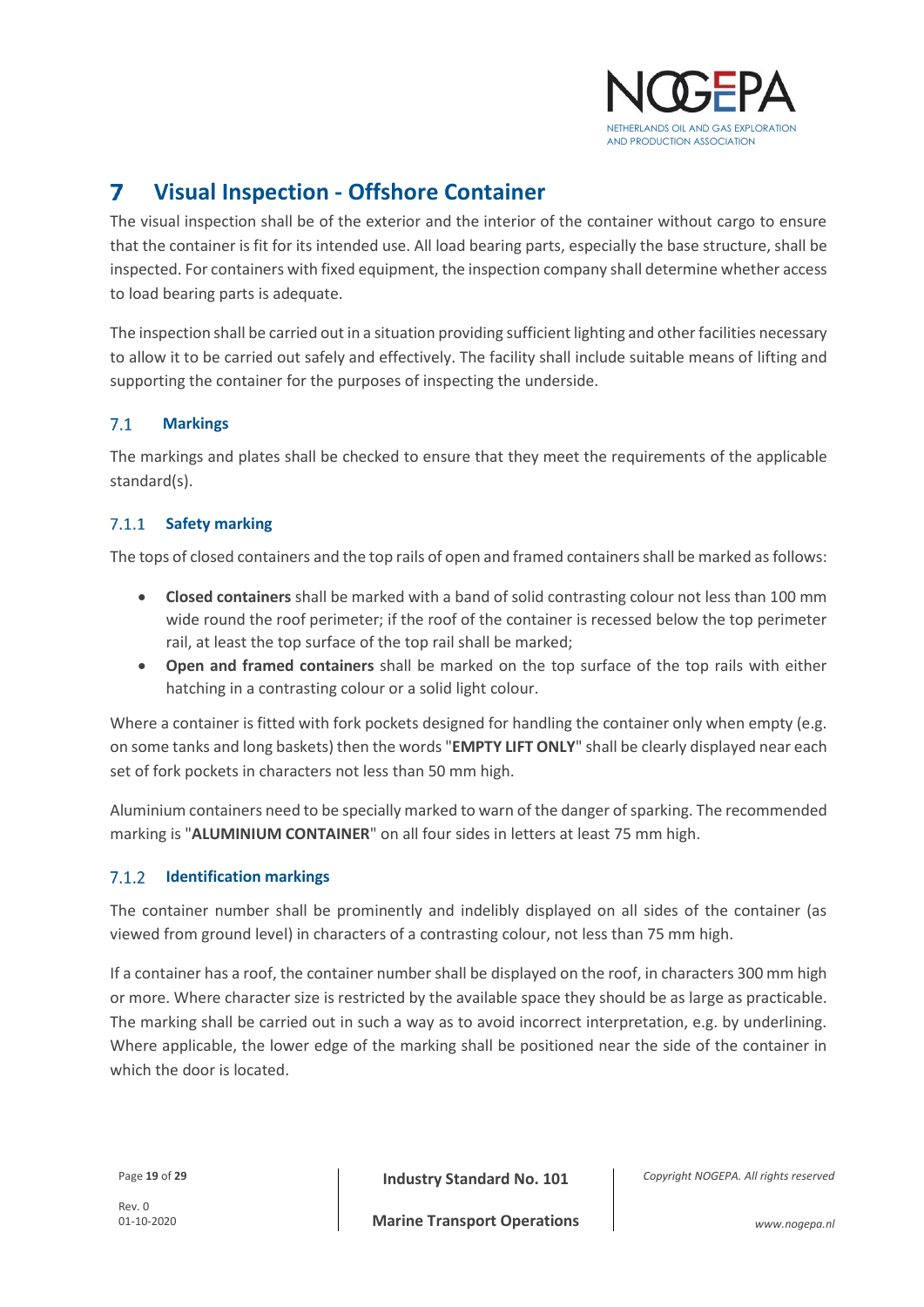

#### $7.1.3$ **Information markings**

Each container shall be clearly marked in characters of a contrasting colour not less than 50 mm high with:

- Tare mass (in kg)
- Payload (in kg)
- Maximum gross mass (in kg)

### **Other markings**

If the container is fitted with an intermediate deck the payload of the deck shall be displayed on the inside of the container in a position where it is clearly visible at all times, in characters of a contrasting colour not less than 50 mm high.

#### <span id="page-19-0"></span> $7.2$ **Welds**

Welds in the primary structure shall be visually inspected to ensure freedom from visible defects.

#### <span id="page-19-1"></span> $7.3$ **Pad eyes and lashing points**

All pad eyes and lashing points shall be visually inspected for distortion, mechanical damage or any other sign of distress or overload.

#### <span id="page-19-2"></span> $7.4$ **Structure**

The structure shall be visually inspected for corrosion, mechanical damage, or injurious deformation.

#### <span id="page-19-3"></span> $7.5$ **Door closures**

Doors, frames, seals, hinges, locks, etc. shall be visually inspected and functionality checked to ensure that they operate in a satisfactory manner without undue force being required.

#### <span id="page-19-4"></span>7.6 **Floor**

The floor shall be visually inspected to check that it is not deformed and that it shows no signs of distress or overload. Drainage facilities, where fitted, shall be inspected, e.g. drain holes shall be clear of debris.

#### <span id="page-19-5"></span> $7.7$ **Forklift pockets**

Forklift pockets shall be visually inspected inside. Forklift pockets are usually not coated inside and may be heavily corroded. Forklift pockets with openings in the bottom plate may be damaged by forklift trucks. This should be considered when inspecting the forklift pockets.

Page **<sup>20</sup>** of **<sup>29</sup> Industry Standard No. 101**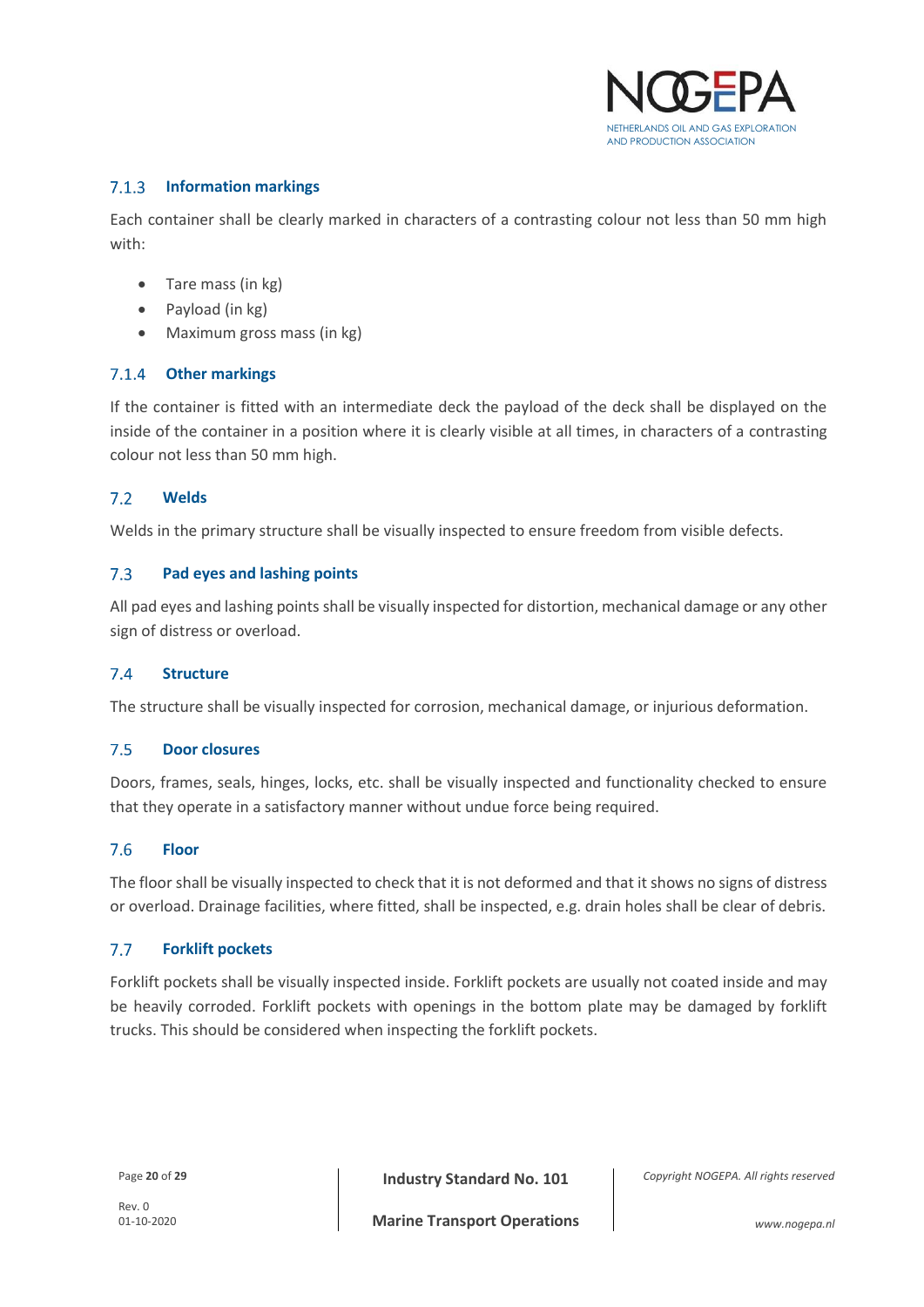

#### <span id="page-20-0"></span> $7.8$ **Protruding Parts**

Protruding parts on the outside of the offshore container that can snag on other containers or structures shall be avoided. Protruding parts (e.g. door handles, hatch cleats) shall be so placed or so protected that they do not catch the lifting set.

#### <span id="page-20-1"></span>7.9 **Coating and Corrosion Protection**

Offshore containers shall be suitable for the offshore environment by means of suitable corrosion and paint protection.

### <span id="page-20-2"></span>**Potential Dropped Objects (DROPS)**

Check container roof, forklift pockets (and frames on open frame containers) for potential dropped objects, this includes all other openings where a potential dropped object could be stored.

Page **<sup>21</sup>** of **<sup>29</sup> Industry Standard No. 101**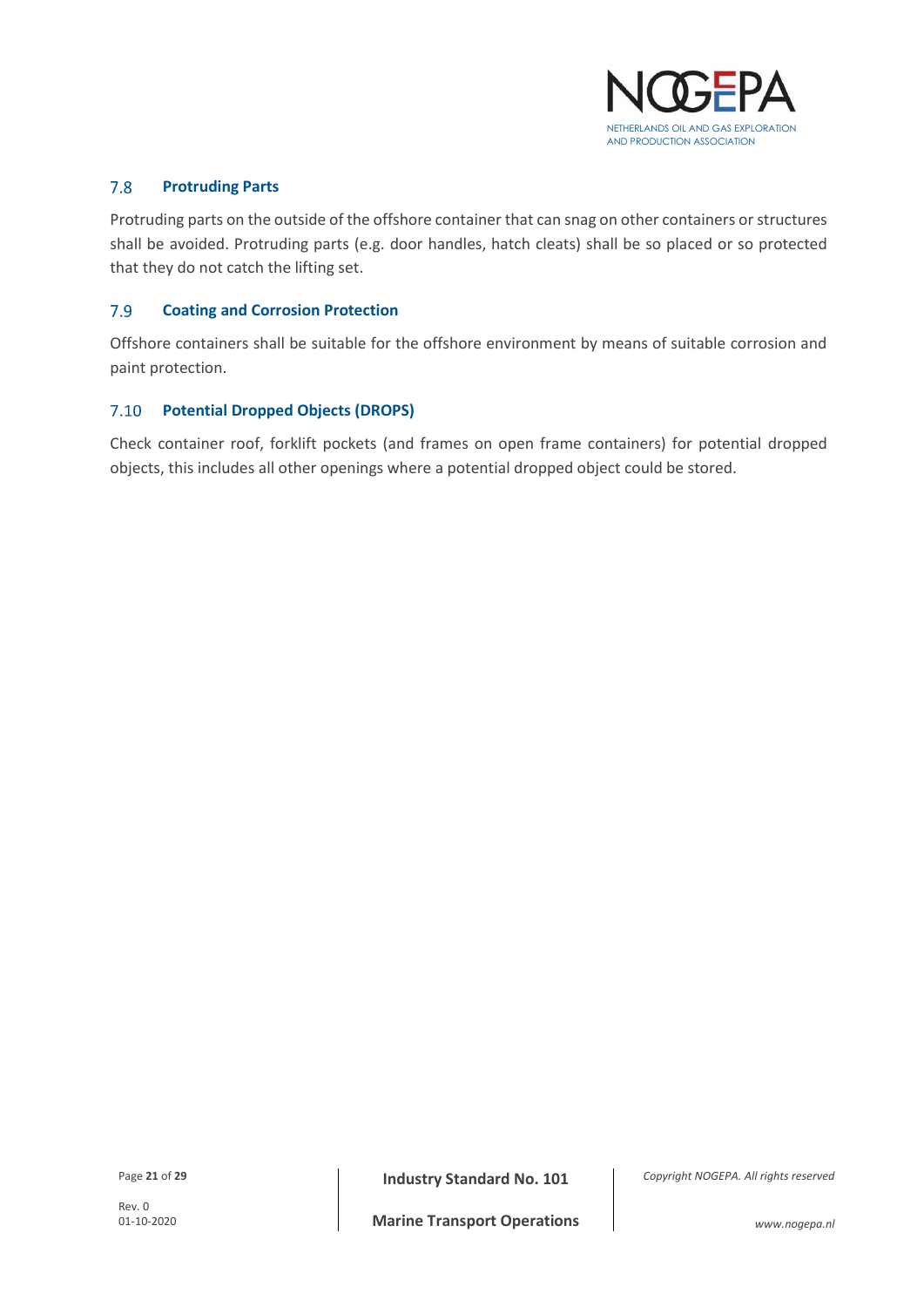

#### <span id="page-21-0"></span>8 **Visual Inspection - Lifting Set**

The inspection shall be carried out with normally corrected vision, in a situation providing sufficient lighting and other facilities necessary to allow it to be carried out safely and effectively.

A competent person shall ensure that the lifting set has been correctly attached to the container. This shall include, but not limited to:

- Check that the WLL<sub>off</sub> of the lifting set attached to an offshore container is as specified in the applicable manufacturing standard (or in the case of former **EN 12079:1999** and **NOGEPA Guideline No.2**, meets the minimum requirements of either **EN 13414** or **EN 818**.
- Legs of multi-leg slings are attached to the container pad eyes without twisting of the legs at the master link.

#### <span id="page-21-1"></span>8.1 **Chain Slings and Wire Rope Slings**

Inspection of chain and wire rope slings and components shall be carried out in accordance with **EN 818- 6** and **EN 13414-2**, as applicable.

#### <span id="page-21-2"></span>8.2 **Working Load Limit (Enhancement Factor)**

#### 8.2.1 **Lifting Sets under EN 12079-2, EN-ISO 10855-2, or DNVGL-ST-E271**

The lifting set minimum required Working Load Limit (WLLmin) shall be applicable as per **EN 12079-2**, **EN-ISO 10855-2**, or **DNVGL-ST-E271**.

#### $8.2.2$ **Lifting Sets under NOGEPA Industry Guideline No.2 and EN 12079:1999**

Lifting sets fixed to offshore containers complying to the former **EN 12079:1999** or **NOGEPA Industry Guideline No.2**, the criteria as per former **NOGEPA Industry Guideline No.2** shall be applicable (see Annex III).

# *General requirements*

Slings shall be rated for their intended angle of use. In all cases four leg slings shall be rated as for three leg slings. In no case shall a sling be rated for an angle of the sling to the vertical more than 45 degrees. Where two 2-legged slings are selected to function as a 4-legged sling, they shall be calculated as for a 4-legged sling.

NOTE: The master link which is to be attached to the crane hook shall have minimum dimensions of 270 mm × 140 mm internally.

### *Length*

The lifting set shall be of sufficient length to allow easy handling by operators. The top link or master link shall be able to reach to a height of no more than 1.3m above the container bottom when the sling hangs over the long side of the container.

Page **<sup>22</sup>** of **<sup>29</sup> Industry Standard No. 101**

*Copyright NOGEPA. All rights reserved*

Rev. 0<br> $01 - 10 - 2020$ 

**Marine Transport Operations** 01-10-2020 *www.nogepa.nl*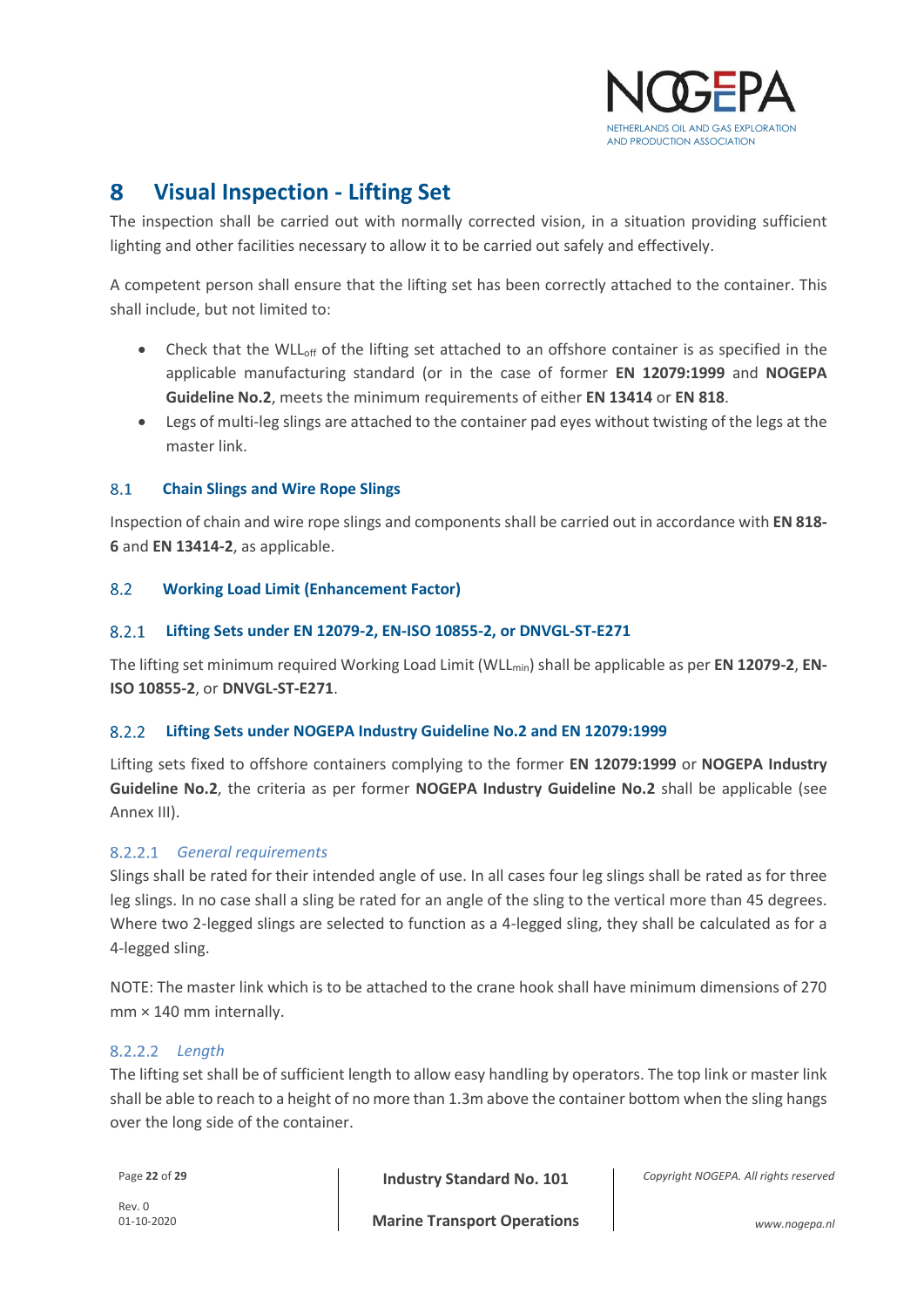

### *Chain slings*

Chain slings shall meet all requirements of **EN 818-4**. Chain having a diameter of less than 10 mm shall not be used under any circumstances.

### *Wire rope slings*

Wire rope slings shall meet all requirements of **EN 13414-1**. Wire rope having a diameter of less than 14 mm shall not be used under any circumstances. Wire rope slings shall be 6-stranded and of one of type 6 x 19 or 6 x 36 The termination of wire rope shall be a ferrule secured thimble.

### *Shackles*

Shackles shall meet all requirements of **EN 13889** or **EN 1677-1** with the additional requirement that the tolerance on the nominal diameter of the shackle pin shall be –0 +3% Shackles shall be restricted to the following type; bolt type with hexagon head, hexagon nut and split pin.

Page **<sup>23</sup>** of **<sup>29</sup> Industry Standard No. 101**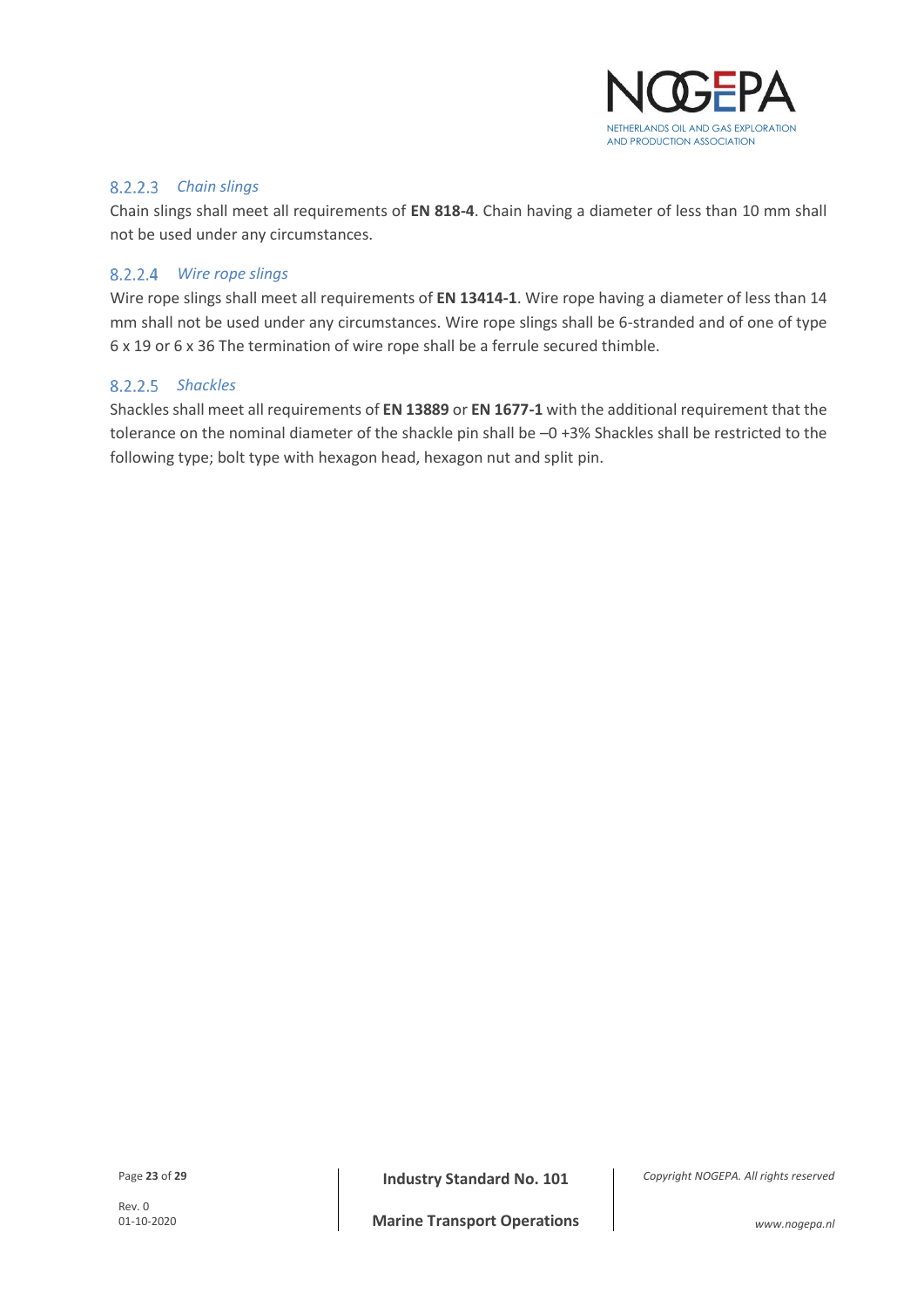

#### <span id="page-23-0"></span>**Non-Destructive Examination (NDE)** 9

#### <span id="page-23-1"></span>**NDE methods at periodic inspections**  $9.1$

NDE methods (see **[Table 3](#page-23-6)**) shall be chosen with due regard to the conditions influencing the sensitivity of the methods.

| <b>Method</b>                                                                                                                  | <b>MT</b>           | PT                  | ET                  |  |  |  |
|--------------------------------------------------------------------------------------------------------------------------------|---------------------|---------------------|---------------------|--|--|--|
| <b>Standards relevant to NDE</b><br>method                                                                                     | <b>EN-ISO 17638</b> | EN-ISO 3452-1       | <b>EN-ISO 17643</b> |  |  |  |
| <b>NDE</b> acceptance criteria                                                                                                 | <b>EN-ISO 23278</b> | <b>EN-ISO 23277</b> | N/A <sup>1</sup>    |  |  |  |
| <b>Acceptance Level</b>                                                                                                        | $\mathbf{1}$        | 1                   | N/A <sup>1</sup>    |  |  |  |
| $\mathbf{1}$<br>그 그는 그 사람들은 그 사람들을 지르며 그 사람들을 지르며 그 사람들을 지르며 그 사람들을 지르며 그 사람들을 지르며 그 사람들을 지르며 그 사람들을 지르며 그 사람들을 지르며 그 사람들을 지르며 |                     |                     |                     |  |  |  |

### **1)** There are no acceptance criteria for ET.

<span id="page-23-6"></span>**Table 3** - Standards and acceptance criteria relevant to NDE methods

#### <span id="page-23-2"></span>**NDE of offshore containers**  $9.2$

The NDE of welds on pad eyes and adjoining structures shall be carried out in accordance with the schedule of examination and tests specified in **[Table 1](#page-16-1)**.

#### <span id="page-23-3"></span>9.3 **NDE of lifting sets**

The NDE of lifting set components shall be carried out in accordance with the schedule of examination and tests specified in **[Table 2](#page-17-2)**.

#### <span id="page-23-4"></span>9.4 **Use of eddy current testing at periodic inspections**

For periodic inspections eddy current testing (ET) can be accepted. ET can only be used on painted surfaces provided the surface to be investigated is free from damage. Structures with very rough and/or damaged surfaces shall not be inspected by ET.

If indications are detected during the ET, the paint is to be stripped off and the weld (incl. HAZ) shall be inspected by means of the relevant NDE method and acceptance criteria as per **[Table 3](#page-23-6)**:

- Magnetic Particle Testing (MT), or
- Penetrant Testing (PT)

#### <span id="page-23-5"></span>9.5 **NDE operators**

NDE operators shall be qualified and certified, in accordance with **EN-ISO 9712** or other equivalent recognized standard or certification scheme (e.g. **ASNT SNT-TC-1A**), to a minimum of level 2.

Page **<sup>24</sup>** of **<sup>29</sup> Industry Standard No. 101**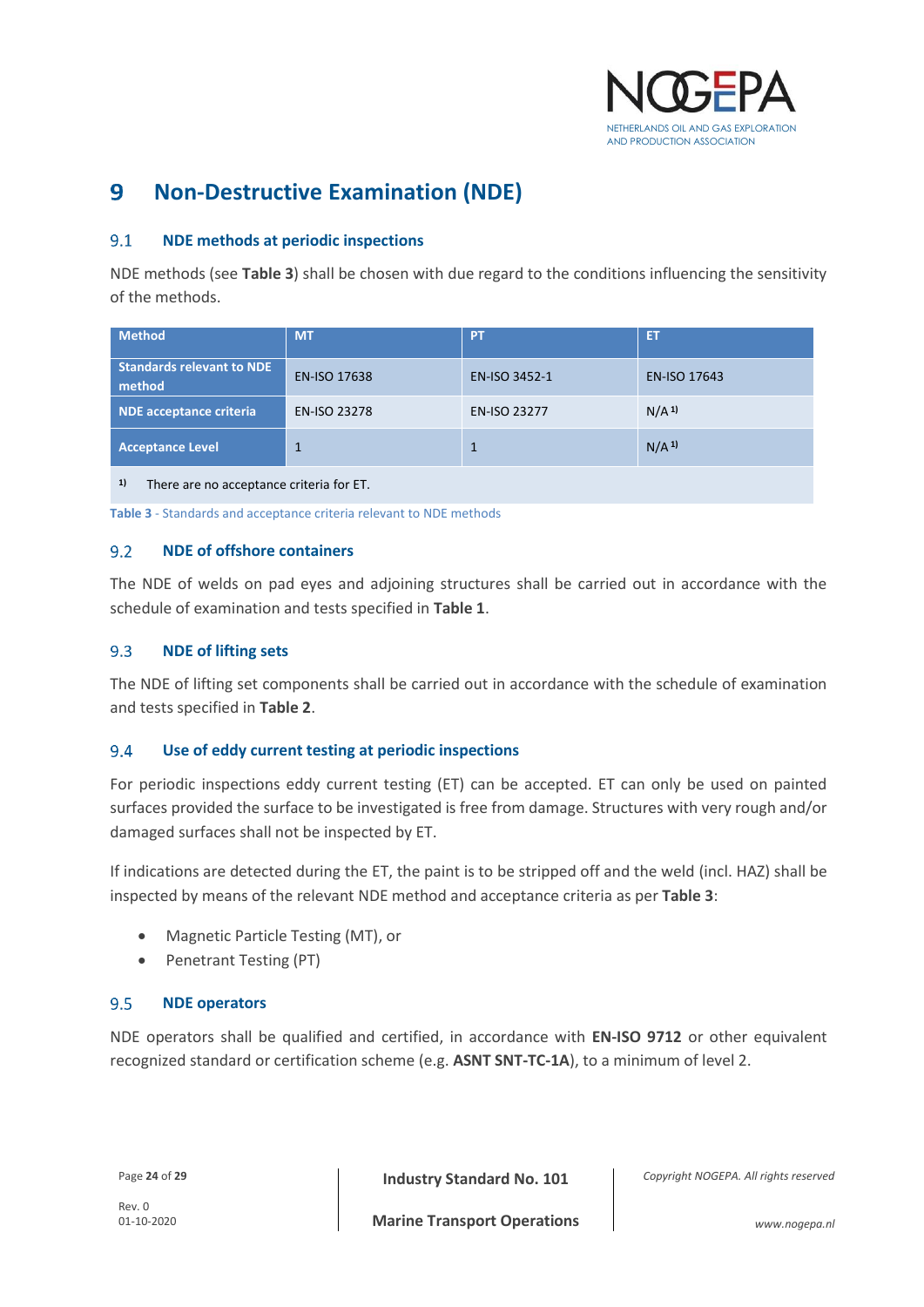

# <span id="page-24-0"></span>**Marking of Inspection**

#### <span id="page-24-1"></span>**Marking of Offshore Container Plates**  $10.1$

On satisfactory completion of inspection, examination or test (as applicable), the plate shall be permanently marked, in accordance with **[Table 1](#page-16-1)**, as follows: **DD-MM-YY** of the inspection together with either Suffix **T** or **VN** or **V** (as applicable) together with the unique identification mark of the inspection body or company. Note that the date notation may also be marked as follows: **YYYY-MM-DD**

Containers shall be fitted with a plate carrying the information specified in **[10.1.1](#page-24-2)** and **[10.1.2](#page-24-3)**. These may be two separate plates, or one combined plate.

Aluminium rivets have been found to be unsuitable as a fixing method in the offshore environment and shall not be used.

The information on the plate shall be in the English language. Provision for an additional language can be made.

### <span id="page-24-2"></span>10.1.1 Offshore container data plate

The plate shall be headed '**OFFSHORE CONTAINER DATA PLATE**' and shall contain the following information as a minimum (the specific manufacturing standard may require additional information):

- Maximum gross mass in kilograms excluding lifting set at the design sling angle
- Tare mass in kilograms
- Payload in kilograms and intermediate deck payload (if applicable)
- Applicable standard**1)**

# <span id="page-24-3"></span>**Offshore container inspection plate**

The plate shall be headed '**OFFSHORE CONTAINER INSPECTION PLATE**' and shall contain the following information:

- Owner's container number
- Owner's name
- Date of last inspection including suffix T, VN or V
- Applicable standard**1)**

To avoid confusion, the plate shall not carry the date of the next inspection. Provision shall be made on the plate to facilitate permanent marking to record a minimum of nine inspections.

**1)** Applicable standard is **NOGEPA** or **EN 12079-1** or **EN-ISO 10855-1** and/or **DNVGL-ST-E271**

Page **<sup>25</sup>** of **<sup>29</sup> Industry Standard No. 101**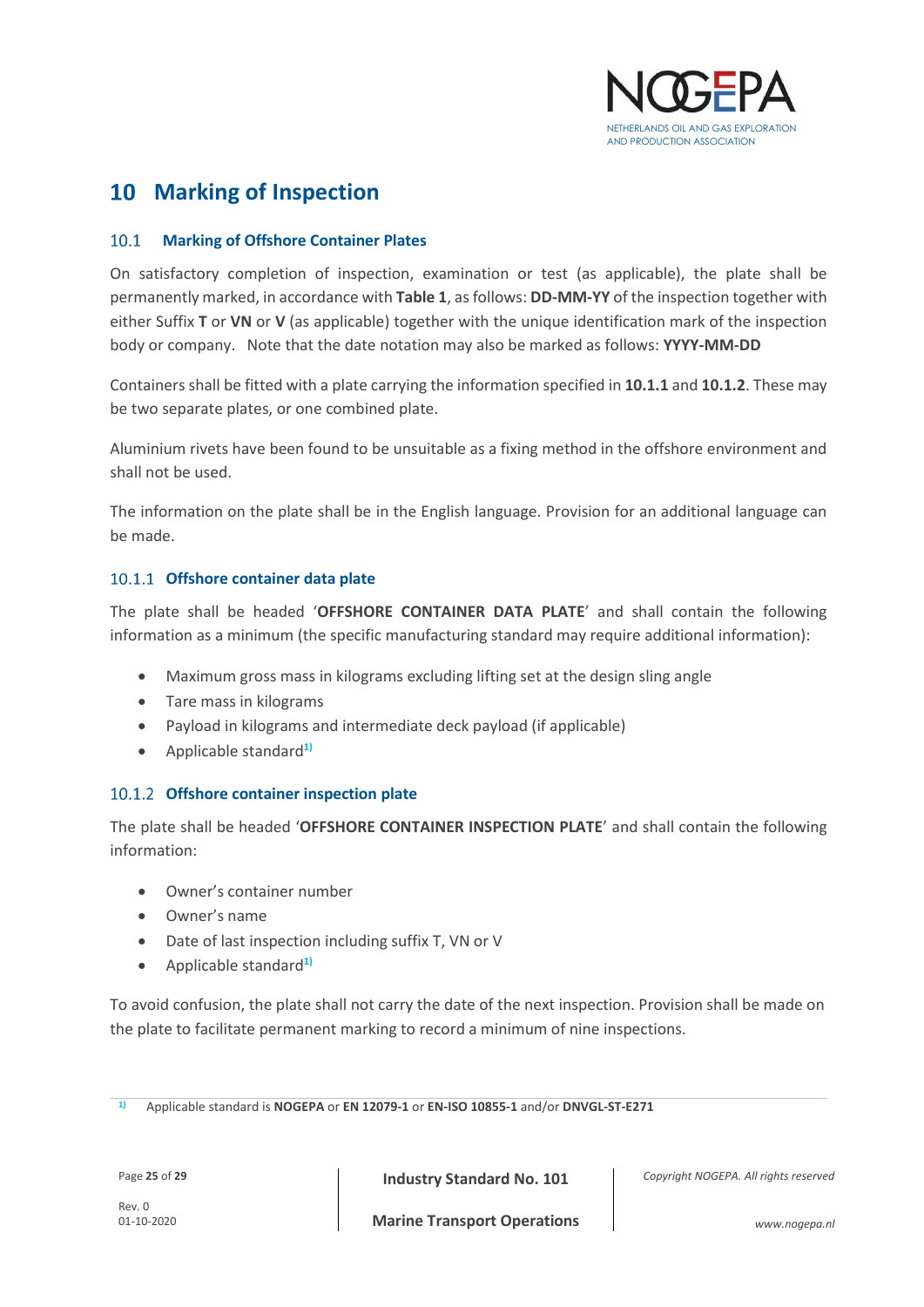

#### <span id="page-25-0"></span> $10.2$ **Marking of Lifting Sets**

On satisfactory completion of inspection, examination or test (as applicable), the lifting set shall be marked on the sling tag in accordance with **[10.2.1](#page-25-1)**.

Marking shall be in accordance with **[Table 2](#page-17-2)**, as follows: **MM-YY** of the inspection together with either Suffix **T** or **VN** or **V** (as applicable) together with the unique identification mark of the inspection body or company. Note that the date notation may also be marked as follows: **YYYY-MM-DD**

Where two 2-leg slings are selected to function as a 4-leg sling, both shall be marked as a 4-leg sling.

# <span id="page-25-1"></span>**Lifting set tag**

Slings shall normally be marked with an identification tag permanently attached to the top assembly of the sling. The tag shall be permanently embossed or stamped. The tag shall be 8-sided for chain slings and round for wire rope slings.

The marking on tags for chain and wire rope slings shall include:

- Unique identification number of the sling
- Number of legs
- Diameter of chain or wire rope used, including the top leg where fitted
- WLL<sub>off</sub> in tonnes (commonly marked as WLL)
- Shackle size in tonnes
- Maximum angle of the sling legs to the vertical
- Mass of the lifting set *(S)* in kg
- Applicable standard**1)**

### 10.2.2 Marking of shackles

Shackles fitted to a sling, without being assembly secured, shall be indelibly marked with a unique identification. In practice, this marking should be applied using 'low stress' stamps, the height of which will be a minimum of 5 mm and positioned away from areas of highest tensile stress.

**1)** Applicable standard is **EN 13414** or **EN 818** or **EN 12079-2** or **EN-ISO 10855-2** and/or **DNVGL-ST-E271**

Page **<sup>26</sup>** of **<sup>29</sup> Industry Standard No. 101**

*Copyright NOGEPA. All rights reserved*

**Marine Transport Operations** 01-10-2020 *www.nogepa.nl*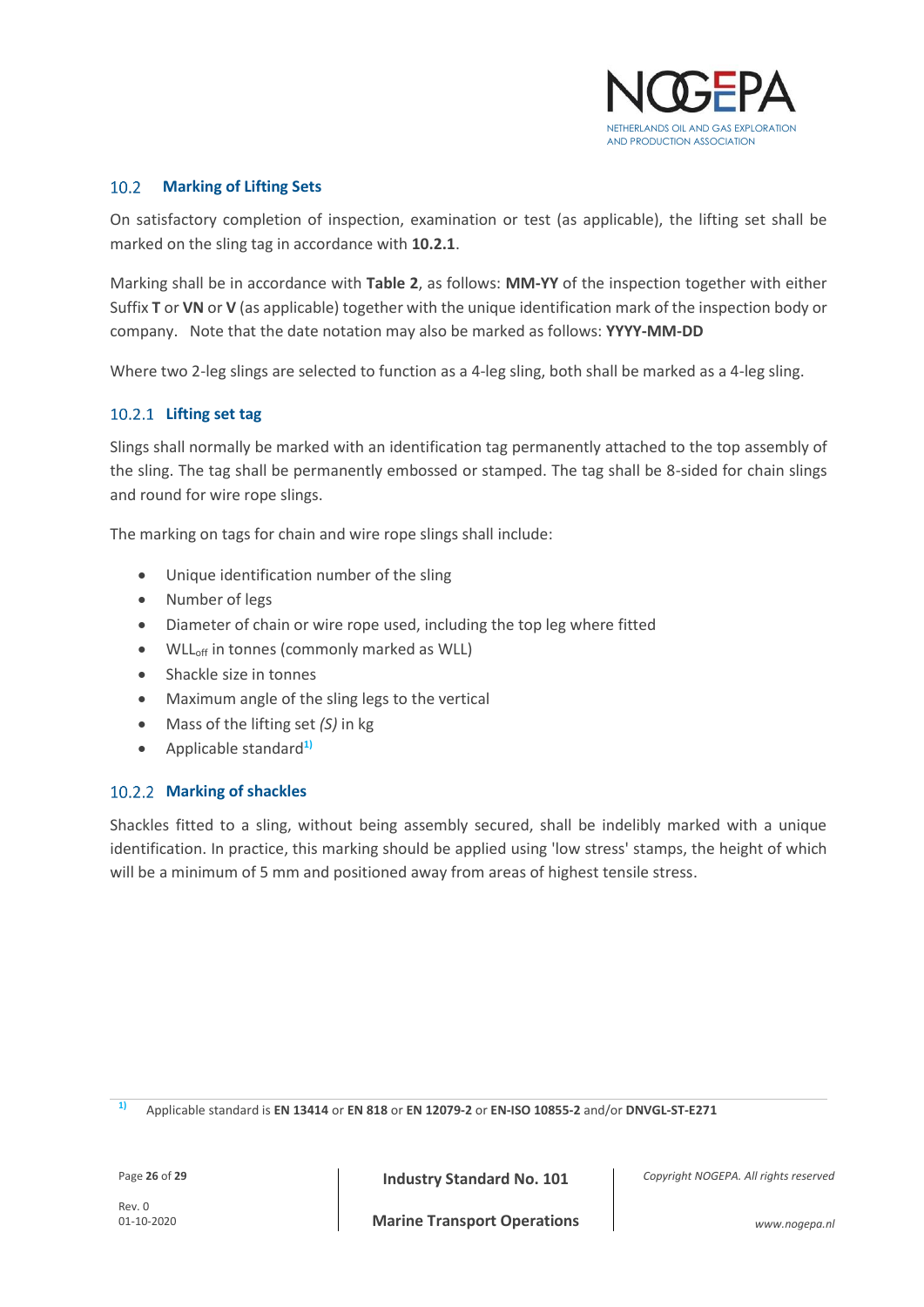

# <span id="page-26-0"></span>**Certificates and Reports**

All offshore containers and attached lifting sets manufactured to **EN 12079-1/-2:2006**, **EN-ISO 10855-1/- 2:2019** or **DNVGL-ST-E271** shall be issued with a certificate of conformity.

For offshore containers that are manufactured to **EN 12079:1999**, then only the container will have a certificate of conformity to this standard. The lifting set will have a certificate of conformity to the European Machinery Directive (**2006/42/EC**) and bear a CE-marking.

For offshore containers built before April 2000 and meeting the requirements of the former **NOGEPA Industry Guidelines No.2**, the latest proof load test certificate with a reference to this guideline will fulfil the requirement of a certificate of conformity. The lifting set will have a certificate of conformity to the European Machinery Directive (**2006/42/EC**) and bear a CE-marking.

# <span id="page-26-1"></span>11.1 **Record keeping**

The certificate of conformity for container and lifting set shall be retained by the owner for the duration of its service life of the container.

The owner shall retain the current periodic inspection report for each container and lifting set, record substantial repairs, modifications, or changes in identification etc., and maintain adequate records to ensure traceability.

The owner shall retain the current periodic inspection report for lifting sets, until such time as the lifting set is removed or replaced.

**Note:** a **certificate** will be issued by an inspection body (initial or at repairs or with modifications), and a **report** will be issued after periodic inspection, examination or test by an inspection body or company (see **[3.2.1](#page-12-0)**).

Page **<sup>27</sup>** of **<sup>29</sup> Industry Standard No. 101**

*Copyright NOGEPA. All rights reserved*

**Marine Transport Operations** 01-10-2020 *www.nogepa.nl*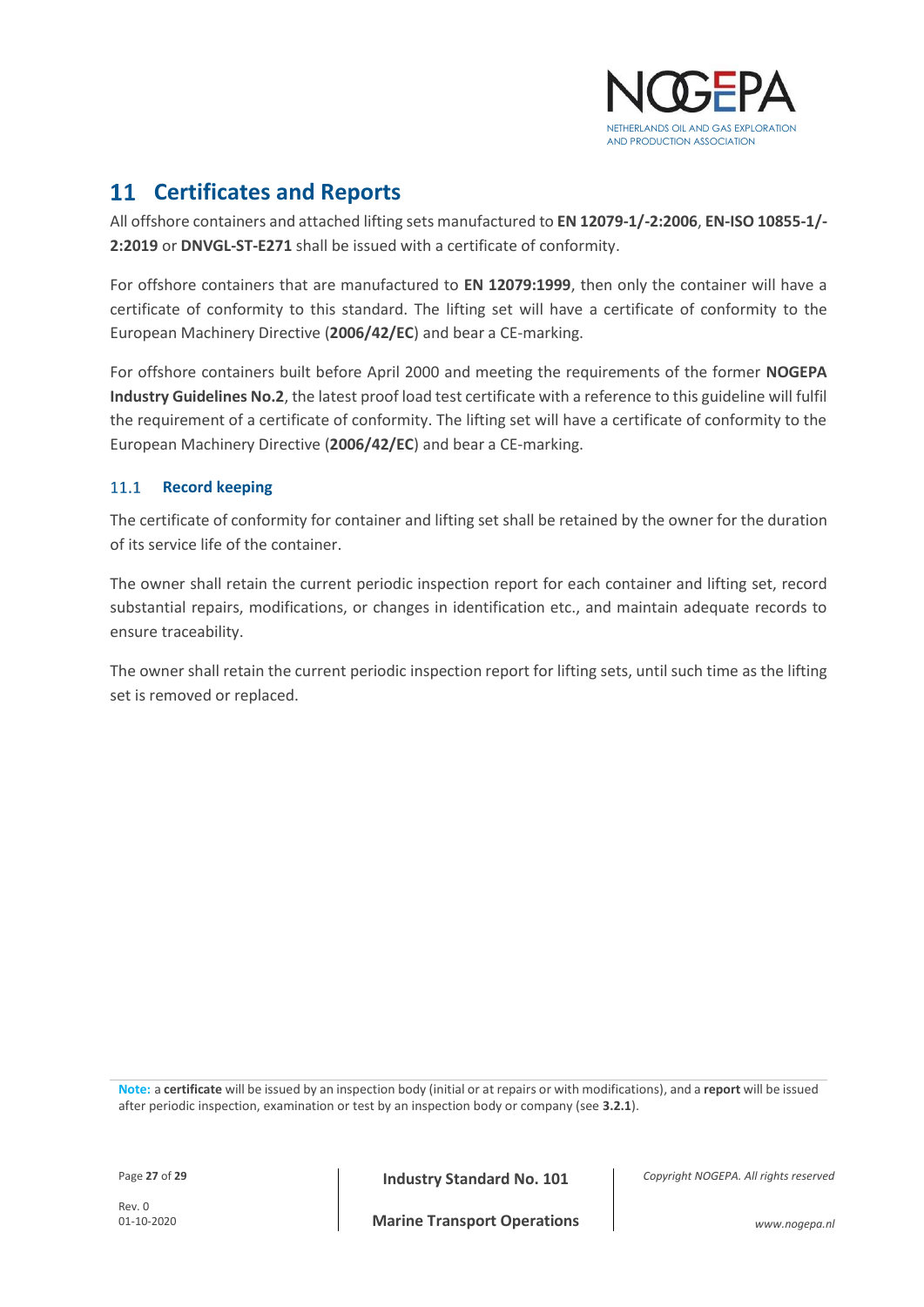

# <span id="page-27-0"></span>**Damage and Repair Procedures**

#### <span id="page-27-1"></span>**Damage and repair procedures - Offshore Container**  $12.1$

The owner shall ensure that:

- Containers are maintained in accordance with the applicable manufacturing standard
- If a container is damaged such that it does not conform to the applicable manufacturing standard, it is not used until it is repaired and inspected by an inspection body**1)**
- Repairs are carried out in accordance with the requirements for design and manufacture of containers set out in **EN 12079-1** or **EN-ISO 10855-1** or **DNVGL-ST-E271** (whichever applies)
- Repair facilities used can ensure the quality of the procedures and facilities, for example by a quality management system such as **EN-ISO 9001** or **EN-ISO 3834-2**
- Following repair, the container is inspected and, where relevant, witnessed by the inspection body in accordance with **[Table 1](#page-16-1)**; to this end, the owner shall provide the inspection body with full details of the repairs that have been carried out<sup>1)</sup>
- Following modification, the container is submitted for re-certification**1)**

If the user or any of his agents detects any structural damage or corrosion which may affect the load bearing integrity of the container, it is strongly recommended that they advise the owner as soon as practicable.

# <span id="page-27-2"></span>**Damage and repair procedures - Lifting Set**

The owner shall ensure that:

- The lifting set is maintained in accordance with the applicable manufacturing standard
- If the lifting set is damaged, it shall not be used until it is repaired or replaced, and inspected by an inspection body or company
- Lifting set repairs shall be carried out in accordance with the requirements of the standard it was manufactured to.
- Repair facilities used can ensure the quality of the procedures and facilities (e.g. by a quality management system such as **EN-ISO 9001**)
- Following repair, the lifting set is inspected and, where relevant, tested by an inspection body or company in accordance with **[Table 2](#page-17-2)**. The repairer shall provide the inspection body or company with full details of the repairs that have been carried out. Any modifications will require recertification of the lifting set.

If the user or any of his agents detects any damage or corrosion which may affect the integrity of the lifting set, it is recommended that they advise the owner as soon as practicable.

Page **<sup>28</sup>** of **<sup>29</sup> Industry Standard No. 101**

**<sup>1)</sup>** In the case of former **NOGEPA Guideline No.2** offshore containers, this may be an inspection company (see **[3.2.1](#page-12-0)**)